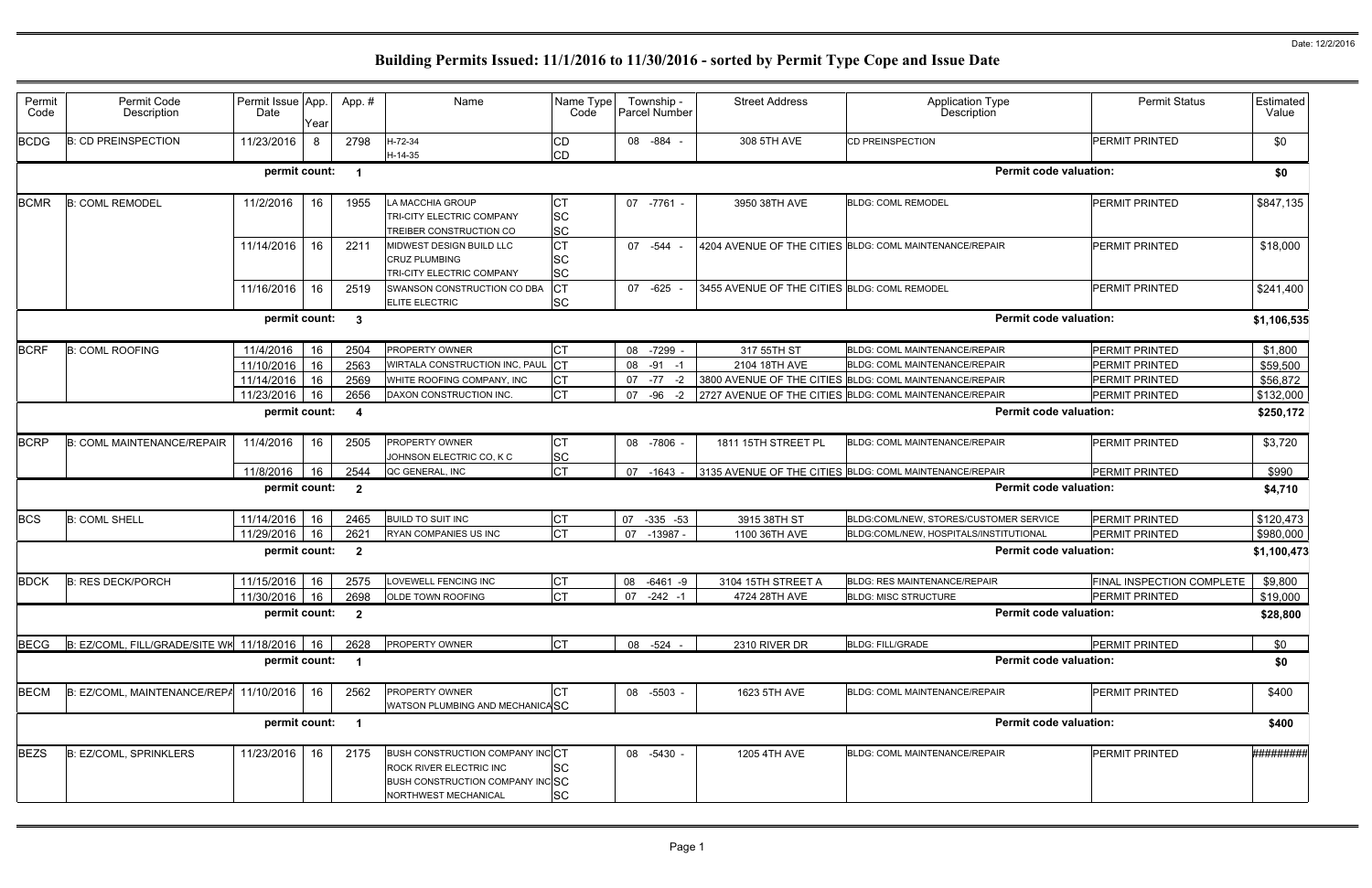| Permit<br>Code | Permit Code<br>Description          | Permit Issue App.<br>Date |      | App.#                   | Name                                                         | Name Type<br>Code      | Township -<br><b>Parcel Number</b> | <b>Street Address</b> | <b>Application Type</b><br>Description | <b>Permit Status</b>             | Estimated<br>Value |
|----------------|-------------------------------------|---------------------------|------|-------------------------|--------------------------------------------------------------|------------------------|------------------------------------|-----------------------|----------------------------------------|----------------------------------|--------------------|
|                |                                     |                           | Year |                         |                                                              |                        |                                    |                       |                                        |                                  |                    |
| <b>BEZS</b>    | <b>B: EZ/COML, SPRINKLERS</b>       | 11/23/2016                | 16   | 2175                    | BUSH CONSTRUCTION COMPANY INCSC                              |                        | 08 -5430 -                         | 1205 4TH AVE          | BLDG: COML MAINTENANCE/REPAIR          | <b>PERMIT PRINTED</b>            | #########          |
|                |                                     |                           |      |                         | <b>NORTHWEST MECHANICAL</b><br>CONTINENTAL FIRE SPRINKLER CO | <b>SC</b><br><b>SC</b> |                                    |                       |                                        |                                  |                    |
|                |                                     |                           |      |                         |                                                              |                        |                                    |                       |                                        |                                  |                    |
|                |                                     | permit count:             |      | $\overline{\mathbf{1}}$ |                                                              |                        |                                    |                       | <b>Permit code valuation:</b>          |                                  | \$11,024,63        |
| <b>BGAR</b>    | <b>B: RES GARAGE/CARPORT</b>        | 11/16/2016                | 16   | 2598                    | BEALER FAMILY LIMITED PARTNERS CT                            |                        | 08 -182                            | 2350 1ST STREET A DR  | <b>BLDG: GARAGES/CARPORTS</b>          | PERMIT PRINTED                   | \$20,500           |
|                |                                     | permit count:             |      | $\overline{\mathbf{1}}$ |                                                              |                        |                                    |                       | <b>Permit code valuation:</b>          |                                  | \$20,500           |
| <b>BMAR</b>    | <b>B: RES MAINTENANCE/REPAIR</b>    | 11/3/2016                 | 16   | 2487                    | PROPERTY OWNER                                               | CT                     | 08<br>$-4461$                      | 347 15TH AVE          | <b>BLDG: RES MAINTENANCE/REPAIR</b>    | <b>PERMIT PRINTED</b>            | \$3,000            |
|                |                                     | 11/4/2016                 | 16   | 2499                    | <b>BLACKHAWK BUILDERS</b>                                    | СT                     | 07<br>$-11470 -$                   | 3524 60TH ST          | <b>BLDG: RES MAINTENANCE/REPAIR</b>    | <b>FINAL INSPECTION COMPLETE</b> | \$500              |
|                |                                     | 11/4/2016                 | 16   | 2508                    | PROPERTY OWNER                                               | <b>CT</b>              | $-9749$ .<br>07                    | 4514 48TH STREET A    | <b>BLDG: RES MAINTENANCE/REPAIR</b>    | <b>PERMIT PRINTED</b>            | \$100              |
|                |                                     | 11/7/2016                 | 16   | 2532                    | DAN HANELL CONSTRUCTION INC                                  | <b>ICT</b>             | 07<br>-7753                        | 2336 53RD ST          | <b>BLDG: RES MAINTENANCE/REPAIR</b>    | PERMIT PRINTED                   | \$2,000            |
|                |                                     | 11/7/2016                 | 16   | 2531                    | WINDOW WORLD OF DAVENPORT                                    | Iст                    | $-8281$<br>07                      | 3830 15TH STREET A    | <b>BLDG: RES MAINTENANCE/REPAIR</b>    | PERMIT PRINTED                   | \$1,900            |
|                |                                     | 11/7/2016                 | 16   | 2530                    | WINDOW WORLD OF DAVENPORT                                    | <b>CT</b>              | 08<br>$-6990 -3$                   | 2749 11TH AVE         | <b>BLDG: RES MAINTENANCE/REPAIR</b>    | PERMIT PRINTED                   | \$1,090            |
|                |                                     | 11/10/2016                | 16   | 2558                    | <b>MOXIE SOLAR</b>                                           | <b>CT</b>              | $-14241$<br>07                     | 5500 19TH AVE         | <b>BLDG: RES MAINTENANCE/REPAIR</b>    | <b>PERMIT PRINTED</b>            | \$14,953           |
|                |                                     | 11/14/2016                | 16   | 2570                    | WINDOW WORLD OF DAVENPORT                                    | IСТ                    | $-4908$<br>08                      | 1019 14TH AVE         | <b>BLDG: RES MAINTENANCE/REPAIR</b>    | <b>PERMIT PRINTED</b>            | \$2,817            |
|                |                                     | 11/14/2016                | 16   | 257                     | WINDOW WORLD OF DAVENPORT                                    | IСТ                    | 08<br>$-675$                       | 1158 26TH ST          | <b>BLDG: RES MAINTENANCE/REPAIR</b>    | <b>PERMIT PRINTED</b>            | \$1,002            |
|                |                                     | 11/16/2016                | 16   | 162 <sup>2</sup>        | MCCOLL IMPROVEMENT CO                                        | <b>CT</b>              | $-7102 -$<br>07                    | 5315 30TH AVE         | <b>BLDG: RES MAINTENANCE/REPAIR</b>    | FINAL INSPECTION COMPLETE        | \$1,000            |
|                |                                     | 11/17/2016                | 16   | 2600                    | FELDCO FACTORY DIRECT LLC                                    | IСТ                    | 07<br>$-564 - 1$                   | 4225 17TH AVE         | <b>BLDG: RES MAINTENANCE/REPAIR</b>    | <b>PERMIT PRINTED</b>            | \$3,756            |
|                |                                     | 11/17/2016                | 16   | 2601                    | FELDCO FACTORY DIRECT LLC                                    | <b>CT</b>              | 07<br>$-614 - 4$                   | 1908 35TH ST          | <b>BLDG: RES MAINTENANCE/REPAIR</b>    | <b>PERMIT PRINTED</b>            | \$3,700            |
|                |                                     | 11/17/2016                | 16   | 2602                    | FELDCO FACTORY DIRECT LLC                                    | IСТ                    | 07<br>$-8245$                      | 1905 45TH ST          | BLDG: RES MAINTENANCE/REPAIR           | <b>PERMIT PRINTED</b>            | \$3,248            |
|                |                                     | 11/17/2016                | 16   | 2599                    | FELDCO FACTORY DIRECT LLC                                    | Iст                    | $-2092$<br>08                      | 216 40TH ST           | <b>BLDG: RES MAINTENANCE/REPAIR</b>    | PERMIT PRINTED                   | \$4,464            |
|                |                                     | 11/17/2016                | 16   | 2606                    | MAKE IT HAPPEN LLC                                           | <b>CT</b>              | 08<br>$-2240$                      | 208 13TH AVE          | <b>BLDG: RES MAINTENANCE/REPAIR</b>    | PERMIT PRINTED                   | \$325              |
|                |                                     | 11/23/2016                | 16   | 2657                    | BENNETT CONSTRUCTION, M J                                    | <b>CT</b>              | $-5328$<br>08                      | 2914 11TH AVENUE A    | <b>BLDG: RES MAINTENANCE/REPAIR</b>    | <b>PERMIT PRINTED</b>            | \$0                |
|                |                                     | 11/28/2016                | 16   | 2663                    | BENNETT CONSTRUCTION, M J                                    | <b>CT</b>              | 07<br>$-14876$                     | 955 ARBOR DR          | <b>BLDG: RES MAINTENANCE/REPAIR</b>    | <b>PERMIT PRINTED</b>            | \$954              |
|                |                                     | 11/29/2016                | 16   | 2695                    | <b>GTA SCHRICKER LLC</b>                                     | Iст                    | 08<br>-6284                        | 242 46TH ST           | <b>BLDG: RES MAINTENANCE/REPAIR</b>    | <b>PERMIT PRINTED</b>            | \$0                |
|                |                                     | permit count:             |      | 18                      |                                                              |                        |                                    |                       | <b>Permit code valuation:</b>          |                                  | \$44,809           |
| <b>BNP</b>     | <b>B: "WORKING WITHOUT A PERMIT</b> | 11/2/2016                 | 16   | 1955                    | LA MACCHIA GROUP                                             | <b>CT</b>              | 07 -7761 -                         | 3950 38TH AVE         | <b>BLDG: COML REMODEL</b>              | <b>PERMIT PRINTED</b>            | \$847,135          |
|                |                                     |                           |      |                         | TRI-CITY ELECTRIC COMPANY                                    | <b>SC</b>              |                                    |                       |                                        |                                  |                    |
|                |                                     |                           |      |                         | TREIBER CONSTRUCTION CO                                      | SC                     |                                    |                       |                                        |                                  |                    |
|                |                                     | 11/4/2016                 | 16   | 2501                    | MIDWEST COMPLETE CONSTRUCTIONCT                              |                        | 08 -4461 -                         | 347 15TH AVE          | <b>BLDG: RES MAINTENANCE/REPAIR</b>    | <b>PERMIT PRINTED</b>            | \$6,500            |
|                |                                     | permit count: 2           |      |                         |                                                              |                        |                                    |                       | <b>Permit code valuation:</b>          |                                  | \$853,635          |
| <b>BRF</b>     | <b>B: RES FOUNDATION/FOOTING</b>    | 11/10/2016 16             |      | 2564                    | CROSS CONCRETE CONSTRUCTION CT                               |                        | 08 -6097 -                         | 1593 34TH AVE         | <b>BLDG: RES MAINTENANCE/REPAIR</b>    | <b>PERMIT PRINTED</b>            | \$3,200            |
|                |                                     | permit count:             |      | $\overline{\mathbf{1}}$ |                                                              |                        |                                    |                       | <b>Permit code valuation:</b>          |                                  | \$3,200            |
| <b>BRML</b>    | <b>B: RES REMODEL</b>               | 11/14/2016                | 16   | 2565                    | CHRISTOPHER CONSTRUCTION                                     | <b>CT</b>              | 07 -10727 -                        | 3453 52ND ST          | <b>BLDG: RES REMODEL</b>               | <b>PERMIT PRINTED</b>            | \$19,750           |
|                |                                     |                           |      |                         | A+ PLUMBING                                                  | <b>SC</b>              |                                    |                       |                                        |                                  |                    |
|                |                                     |                           |      |                         | TRINITY ELECTRIC                                             | <b>SC</b>              |                                    |                       |                                        |                                  |                    |
|                |                                     | permit count:             |      | $\overline{\mathbf{1}}$ |                                                              |                        |                                    |                       | <b>Permit code valuation:</b>          |                                  | \$19,750           |
| <b>BRRF</b>    | <b>B: RES ROOFING</b>               | 11/1/2016                 | 16   | 2475                    | DAN HANELL CONSTRUCTION INC                                  | Iст                    | 07 -12875 -                        | 2912 27TH AVENUE A    | BLDG: RES MAINTENANCE/REPAIR           | PERMIT PRINTED                   | \$27,840           |
|                |                                     | 11/1/2016                 | 16   | 2471                    | SEDLOCK INC                                                  | <b>CT</b>              | 07<br>$-2359 -$                    | 2410 30TH ST          | <b>BLDG: RES MAINTENANCE/REPAIR</b>    | PERMIT PRINTED                   | \$5,350            |
|                |                                     |                           |      |                         |                                                              |                        |                                    |                       |                                        |                                  |                    |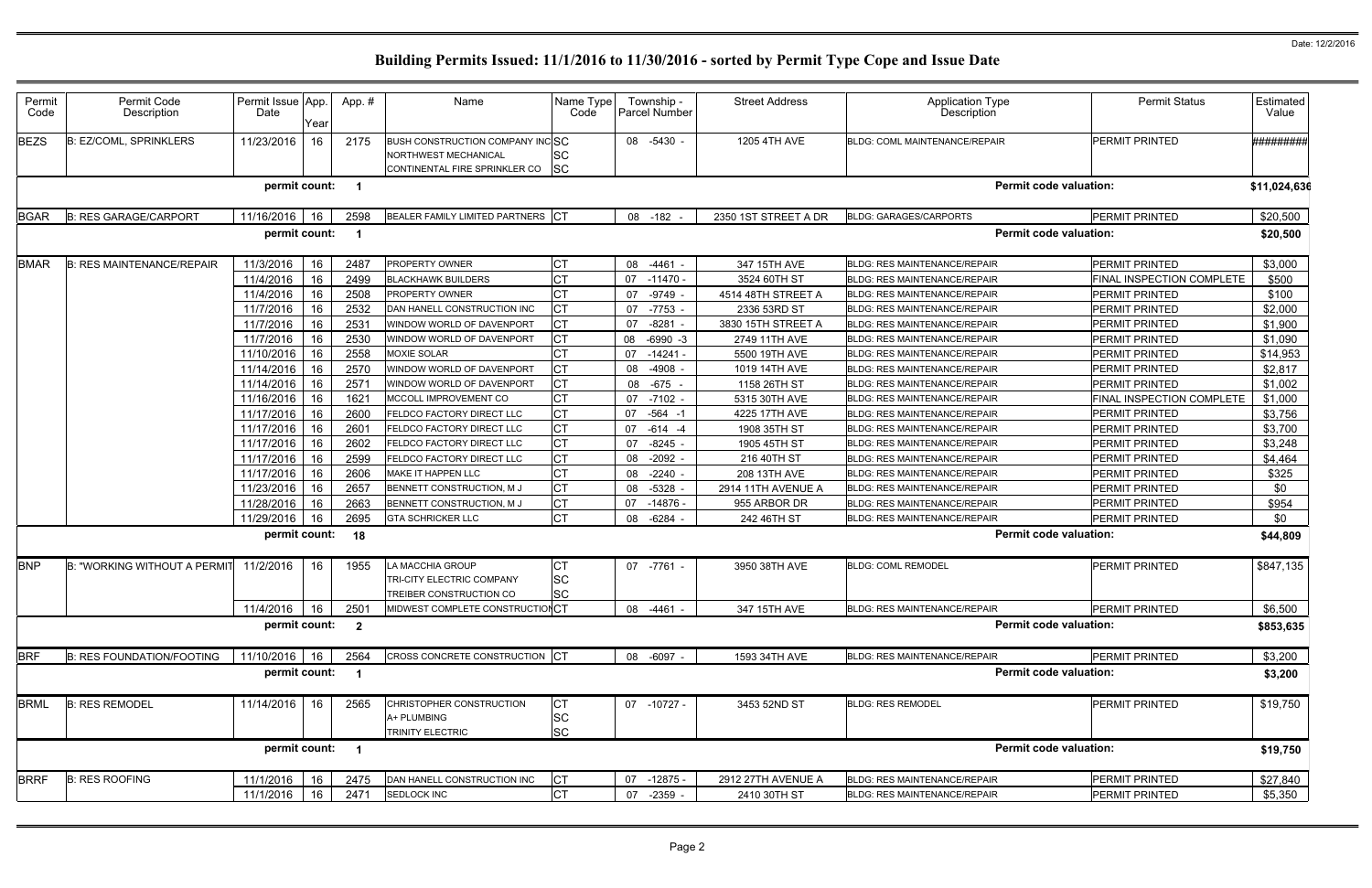| Permit<br>Code | Permit Code<br>Description | Permit Issue App.<br>Date |                    | App.#        | Name                                     | Name Type<br>Code | Township -<br><b>Parcel Number</b> | <b>Street Address</b>                    | <b>Application Type</b><br>Description                                     | <b>Permit Status</b>                           | Estimated  <br>Value |
|----------------|----------------------------|---------------------------|--------------------|--------------|------------------------------------------|-------------------|------------------------------------|------------------------------------------|----------------------------------------------------------------------------|------------------------------------------------|----------------------|
| <b>BRRF</b>    | <b>B: RES ROOFING</b>      | 11/1/2016                 | <b>IYear</b><br>16 | 2472         | CALDERON'S CONSTRUCTION OF RI CT         |                   | -6507 -<br>07                      | 1006 38TH ST                             | <b>BLDG: RES MAINTENANCE/REPAIR</b>                                        | <b>PERMIT PRINTED</b>                          | \$3,080              |
|                |                            | 11/1/2016                 | 16                 | 2473         | CALDERON'S CONSTRUCTION OF RI            |                   | $-3147 -$<br>08                    | 1837 3RD ST                              | <b>BLDG: RES MAINTENANCE/REPAIR</b>                                        | <b>PERMIT PRINTED</b>                          | \$4,400              |
|                |                            | 11/2/2016                 | 16                 | 2480         | WINDOW WORLD OF DAVENPORT                |                   | 07<br>-13302 -                     | 5516 30TH AVE                            | <b>BLDG: RES MAINTENANCE/REPAIR</b>                                        | <b>PERMIT PRINTED</b>                          | \$2,544              |
|                |                            | 11/2/2016                 | 16                 | 2482         | <b>PROPERTY OWNER</b>                    |                   | $-1347 -$<br>07                    | 2360 31ST STREET A                       | <b>BLDG: RES MAINTENANCE/REPAIR</b>                                        | <b>PERMIT PRINTED</b>                          | \$500                |
|                |                            | 11/3/2016                 | 16                 | 2497         | MIDWEST ROOFING AND CONSTRUCTCT          |                   | $-1906$<br>08                      | 1816 17TH ST                             | <b>BLDG: RES MAINTENANCE/REPAIR</b>                                        | <b>PERMIT PRINTED</b>                          | \$8,363              |
|                |                            | 11/3/2016                 | 16                 | 2498         | MIDWEST ROOFING AND CONSTRUCTCT          |                   | $-2467$<br>08                      | 1811 17TH ST                             | <b>BLDG: RES MAINTENANCE/REPAIR</b>                                        | PERMIT PRINTED                                 | \$10,185             |
|                |                            | 11/4/2016                 | 16                 | 2502         | <b>PROPERTY OWNER</b>                    |                   | $-12722 -$<br>07                   | 1802 55TH STREET PL                      | <b>BLDG: RES MAINTENANCE/REPAIR</b>                                        | <b>PERMIT PRINTED</b>                          | \$3,500              |
|                |                            | 11/4/2016                 | 16                 | 2503         | MIDWEST COMPLETE CONSTRUCTIONCT          |                   | 08<br>-2149                        | 407 40TH ST                              | <b>BLDG: RES MAINTENANCE/REPAIR</b>                                        | <b>PERMIT PRINTED</b>                          | \$3,500              |
|                |                            | 11/4/2016                 | 16                 | 2501         | MIDWEST COMPLETE CONSTRUCTIONCT          |                   | $-4461$<br>08                      | 347 15TH AVE                             | <b>BLDG: RES MAINTENANCE/REPAIR</b>                                        | <b>PERMIT PRINTED</b>                          | \$6,500              |
|                |                            | 11/4/2016                 | 16                 | 2515         | A & J CONSTRUCTION                       |                   | 08<br>$-6699 - 36$                 | 2909 7TH ST                              | <b>BLDG: RES MAINTENANCE/REPAIR</b>                                        | PERMIT PRINTED                                 | \$14,300             |
|                |                            | 11/4/2016                 | 16                 | 2500         | FOLEY CONTRACTING LLC                    |                   | -728 -<br>08                       | 1188 24TH ST                             | <b>BLDG: RES MAINTENANCE/REPAIR</b>                                        | <b>PERMIT PRINTED</b>                          | \$4,000              |
|                |                            | 11/4/2016                 | 16                 | 2507         | ALL MAJOR RESTORATIONS LLC               |                   | 08<br>-9154                        | 2408 16TH ST                             | <b>BLDG: RES MAINTENANCE/REPAIR</b>                                        | <b>PERMIT PRINTED</b>                          | \$7,500              |
|                |                            | 11/7/2016                 | 16                 | 2533         | DAN HANELL CONSTRUCTION INC              |                   | $-6573$<br>07                      | 3703 13TH AVE                            | <b>BLDG: RES MAINTENANCE/REPAIR</b>                                        | <b>PERMIT PRINTED</b>                          | \$3,500              |
|                |                            | 11/7/2016                 | 16                 | 2513         | <b>BRUCE &amp; ASSOCIATES</b>            |                   | $-8759$<br>08                      | 910 32ND AVENUE A                        | <b>BLDG: RES MAINTENANCE/REPAIR</b>                                        | <b>PERMIT PRINTED</b>                          | \$8,500              |
|                |                            | 11/8/2016                 | 16                 | 2542         | STANLEY CAMPBELL CONSTRUCTIONCT          |                   | $-11801$<br>07                     | 2651 53RD ST                             | <b>BLDG: RES MAINTENANCE/REPAIR</b>                                        | FINAL INSPECTION COMPLETE                      | \$6,000              |
|                |                            | 11/8/2016                 | 16                 | 2539         | <b>BATES ROOFING</b>                     |                   | $-65$<br>07                        | 4317 16TH AVE                            | <b>BLDG: RES MAINTENANCE/REPAIR</b>                                        | <b>PERMIT PRINTED</b>                          | \$6,600              |
|                |                            | 11/8/2016                 | 16                 | 2541         | A & J CONSTRUCTION                       |                   | 08<br>-3738                        | 707 27TH ST                              | <b>BLDG: RES MAINTENANCE/REPAIR</b>                                        | FINAL INSPECTION COMPLETE                      | \$4,800              |
|                |                            | 11/8/2016                 | 16                 | 2545         | QC GENERAL, INC                          |                   | $-6904 - A$<br>08                  | 1401 25TH AVE                            | <b>BLDG: RES MAINTENANCE/REPAIR</b>                                        | <b>PERMIT PRINTED</b>                          | \$4,900              |
|                |                            | 11/9/2016                 | 16                 | 2557         | <b>PROPERTY OWNER</b>                    |                   | $-3619$<br>08                      | 914 16TH ST                              | <b>BLDG: RES MAINTENANCE/REPAIR</b>                                        | PERMIT PRINTED                                 | \$2,940              |
|                |                            | 11/9/2016                 | 16                 | 2556         | JOSH ACKERLAND CONSTRUCTION              |                   | 08<br>$-4625$                      | 402 42ND ST                              | <b>BLDG: RES MAINTENANCE/REPAIR</b>                                        | <b>PERMIT PRINTED</b>                          | \$2,300              |
|                |                            | 11/9/2016                 | 16                 | 2547         | <b>PROPERTY OWNER</b>                    |                   | $-7109$<br>08                      | 1825 10TH ST                             | <b>BLDG: RES MAINTENANCE/REPAIR</b>                                        | <b>PERMIT PRINTED</b>                          | \$1,400              |
|                |                            |                           | 16                 | 2548         | <b>R.A. CONSTRUCTION</b>                 |                   | $-8591$                            |                                          | <b>BLDG: RES MAINTENANCE/REPAIR</b>                                        |                                                | \$4,750              |
|                |                            | 11/9/2016                 | 16                 |              |                                          | <b>CT</b>         | 08<br>$-1056$                      | 3715 10TH AVENUE CT<br>1116 3RD STREET A |                                                                            | <b>PERMIT PRINTED</b><br><b>PERMIT PRINTED</b> |                      |
|                |                            | 11/10/2016                |                    | 2561<br>2568 | FOLEY CONTRACTING LLC                    |                   | 08                                 |                                          | <b>BLDG: RES MAINTENANCE/REPAIR</b>                                        |                                                | \$3,450              |
|                |                            | 11/14/2016<br>11/15/2016  | 16                 | 2580         | A+ ROOFING & SIDING CO. FORMER           |                   | 08 -3404 -10                       | 413 21ST AVE<br>2335 5TH AVE             | <b>BLDG: RES MAINTENANCE/REPAIR</b><br><b>BLDG: RES MAINTENANCE/REPAIR</b> | PERMIT PRINTED<br>FINAL INSPECTION COMPLETE    | \$3,900              |
|                |                            |                           | 16                 |              | A & J CONSTRUCTION                       |                   | $-416 - 1$<br>08                   |                                          |                                                                            |                                                | \$11,200             |
|                |                            | 11/16/2016                | 16                 | 2594         | <b>FRANCO ENTERPRISES</b>                |                   | 08<br>-2597                        | 527 19TH AVE                             | <b>BLDG: RES MAINTENANCE/REPAIR</b>                                        | PERMIT PRINTED                                 | \$4,900              |
|                |                            | 11/16/2016                | 16                 | 2590         | <b>FRANCO ENTERPRISES</b>                |                   | $-3910$<br>08                      | 1812 14TH AVE                            | <b>BLDG: RES MAINTENANCE/REPAIR</b>                                        | <b>PERMIT PRINTED</b>                          | \$3,500              |
|                |                            | 11/16/2016                | 16                 | 2597         | <b>PROPERTY OWNER</b>                    |                   | $-5169$<br>08                      | 1135 14TH ST                             | <b>BLDG: RES MAINTENANCE/REPAIR</b>                                        | PERMIT PRINTED                                 | \$1,960              |
|                |                            | 11/16/2016                | 16                 | 2589         | <b>GREEN VALLEY CONSTRUCTION INC. CT</b> |                   | -659 -<br>08                       | 1183 26TH STREET A                       | <b>BLDG: RES MAINTENANCE/REPAIR</b>                                        | <b>PERMIT PRINTED</b>                          | \$12,000             |
|                |                            | 11/17/2016                | 16                 | 2603         | R.A. CONSTRUCTION                        | <b>CT</b>         | $-1283$<br>08                      | 1523 15TH STREET A                       | BLDG: RES MAINTENANCE/REPAIR                                               | <b>PERMIT PRINTED</b>                          | \$3,000              |
|                |                            | 11/17/2016 16             |                    | 2615         | PROPERTY OWNER                           |                   | 08 -431 -                          | 715 22ND ST                              | BLDG: RES MAINTENANCE/REPAIR                                               | PERMIT PRINTED                                 | \$2,400              |
|                |                            | 11/17/2016 16             |                    | 2609         | <b>IOSSI CONSTRUCTION</b>                | <b>CT</b>         | 08 -6490 -1                        | 5333 6TH AVE                             | BLDG: RES MAINTENANCE/REPAIR                                               | <b>PERMIT PRINTED</b>                          | \$9,920              |
|                |                            | 11/18/2016   16           |                    | 2626         | DAN HANELL CONSTRUCTION INC              | IСТ               | 07 -178 -C                         | 2912 26TH AVE                            | <b>BLDG: RES MAINTENANCE/REPAIR</b>                                        | <b>PERMIT PRINTED</b>                          | \$3,650              |
|                |                            | 11/18/2016                | 16                 | 2627         | DAN HANELL CONSTRUCTION INC              |                   | 07<br>$-2368 -$                    | 2454 30TH ST                             | <b>BLDG: RES MAINTENANCE/REPAIR</b>                                        | <b>PERMIT PRINTED</b>                          | \$9,661              |
|                |                            | 11/18/2016 16             |                    | 2618         | A & J CONSTRUCTION                       | <b>CT</b>         | -599 -F<br>07                      | 1622 34TH ST                             | <b>BLDG: RES MAINTENANCE/REPAIR</b>                                        | <b>PERMIT PRINTED</b>                          | \$7,800              |
|                |                            | 11/18/2016                | 16                 | 2623         | <b>PROPERTY OWNER</b>                    |                   | 07<br>-65 -31                      | 1407 43RD ST                             | <b>BLDG: RES MAINTENANCE/REPAIR</b>                                        | <b>PERMIT PRINTED</b>                          | \$960                |
|                |                            | 11/21/2016                | 16                 | 2639         | QC ROOF DRS INC.                         |                   | -1982 -<br>07                      | 2348 29TH ST                             | BLDG: RES MAINTENANCE/REPAIR                                               | <b>PERMIT PRINTED</b>                          | \$6,000              |
|                |                            | 11/22/2016                | 16                 | 2654         | FIVE STAR HOME IMRPOVEMENT LLC CT        |                   | 08 -3199 -                         | 414 17TH AVE                             | BLDG: RES MAINTENANCE/REPAIR                                               | <b>PERMIT PRINTED</b>                          | \$5,900              |
|                |                            | 11/28/2016                | 16                 | 2664         | DAN HANELL CONSTRUCTION INC              |                   | $-9857 -$<br>07                    | 4805 36TH AVENUE DR                      | <b>BLDG: RES MAINTENANCE/REPAIR</b>                                        | PERMIT PRINTED                                 | \$5,202              |
|                |                            | 11/28/2016                | 16                 | 2666         | ADVANCED CONST & IMPROVEMENT CT          |                   | 08<br>$-2763 -$                    | 416 48TH ST                              | BLDG: RES MAINTENANCE/REPAIR                                               | PERMIT PRINTED                                 | \$8,593              |
|                |                            | 11/28/2016                | 16                 | 2665         | JOSH ACKERLAND CONSTRUCTION              |                   | $-4229 - 1$<br>08                  | 3202 11TH AVE                            | BLDG: RES MAINTENANCE/REPAIR                                               | <b>PERMIT PRINTED</b>                          | \$9,085              |
|                |                            | 11/28/2016                | 16                 | 2668         | ADVANCED CONST & IMPROVEMENT CT          |                   | -6882 -<br>08                      | 2323 15TH ST                             | <b>BLDG: RES MAINTENANCE/REPAIR</b>                                        | <b>PERMIT PRINTED</b>                          | \$8,717              |
|                |                            | 11/28/2016                | 16                 | 2667         | ADVANCED CONST & IMPROVEMENT             | <b>ICT</b>        | $-8700 -$<br>08                    | 709 22ND AVENUE CT                       | <b>BLDG: RES MAINTENANCE/REPAIR</b>                                        | PERMIT PRINTED                                 | \$8,736              |
|                |                            | 11/29/2016 16             |                    | 2680         | QC GENERAL, INC                          |                   | -5367 -<br>07                      | 5302 32ND AVE                            | <b>BLDG: RES MAINTENANCE/REPAIR</b>                                        | PERMIT PRINTED                                 | \$6,900              |
|                |                            | 11/29/2016                | 16                 | 2672         | CALDERON'S CONSTRUCTION OF RI            |                   | 08 -1032 -1                        | 523 5TH AVE                              | <b>BLDG: RES MAINTENANCE/REPAIR</b>                                        | PERMIT PRINTED                                 | \$3,500              |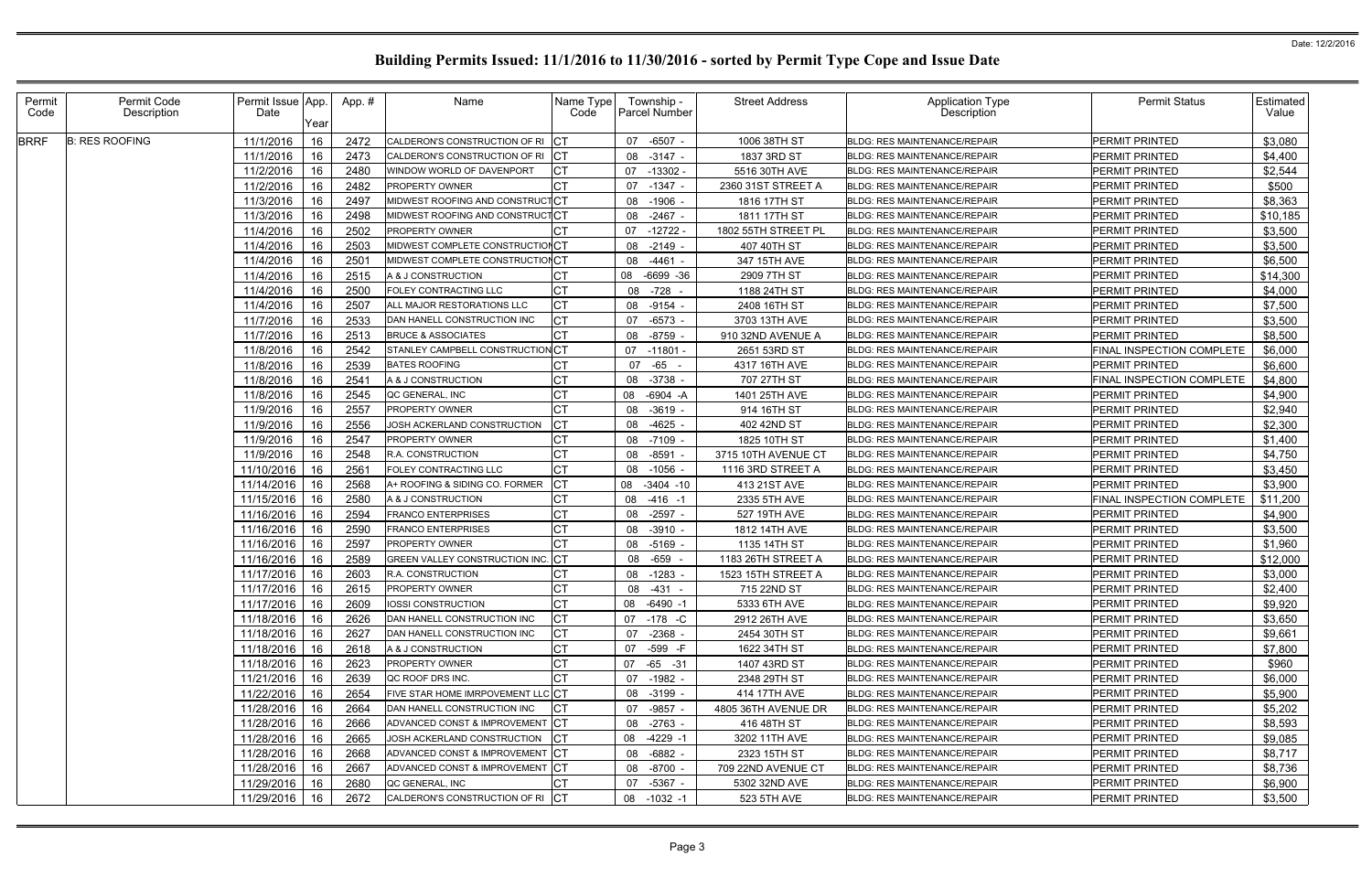| Permit<br>Code   | Permit Code<br>Description            | Permit Issue App.<br>Date | Year | App.#                   | Name                                                                                                                 | Name Type<br>Code                   |    | Township -<br><b>Parcel Number</b> | <b>Street Address</b> | <b>Application Type</b><br>Description | <b>Permit Status</b>      | Estimated<br>Value |
|------------------|---------------------------------------|---------------------------|------|-------------------------|----------------------------------------------------------------------------------------------------------------------|-------------------------------------|----|------------------------------------|-----------------------|----------------------------------------|---------------------------|--------------------|
| <b>BRRF</b>      | <b>B: RES ROOFING</b>                 | 11/29/2016                | 16   | 2673                    | A & J CONSTRUCTION                                                                                                   | СT                                  | 08 | $-1461$                            | 1013 18TH AVENUE A    | <b>BLDG: RES MAINTENANCE/REPAIR</b>    | PERMIT PRINTED            | \$10,500           |
|                  |                                       | 11/29/2016                | 16   | 2677                    | A-1 CONSTRUCTION & RESTORATION CT                                                                                    |                                     | 08 | $-2835$                            | 513 22ND ST           | BLDG: RES MAINTENANCE/REPAIR           | PERMIT PRINTED            | \$5,900            |
|                  |                                       | 11/29/2016                | 16   | 2675                    | DURHAM CONSTRUCTION                                                                                                  |                                     | 08 | $-4801$                            | 1127 11TH ST          | BLDG: RES MAINTENANCE/REPAIR           | PERMIT PRINTED            | \$7,500            |
|                  |                                       | 11/30/2016                | 16   | 2699                    | PROPERTY OWNER                                                                                                       | СT                                  | 07 | $-2178 -$                          | 2417 29TH ST          | BLDG: RES MAINTENANCE/REPAIR           | PERMIT PRINTED            | \$2,760            |
|                  |                                       | 11/30/2016                | 16   | 2696                    | QC ROOF DRS INC.                                                                                                     | <b>CT</b>                           | 08 | $-3373$                            | 2602 15TH AVE         | <b>BLDG: RES MAINTENANCE/REPAIR</b>    | <b>PERMIT PRINTED</b>     | \$3,500            |
|                  |                                       | permit count:             |      | 52                      |                                                                                                                      |                                     |    |                                    |                       | <b>Permit code valuation:</b>          |                           | \$318,346          |
| <b>BRSD</b>      | <b>B: RES SIDING</b>                  | 11/1/2016                 | 16   | 2477                    | <b>BILL'S HOME IMPROVEMENT</b>                                                                                       |                                     | 08 | $-5049$                            | 1848 11TH ST          | <b>BLDG: RES MAINTENANCE/REPAIR</b>    | <b>PERMIT PRINTED</b>     | \$3,900            |
|                  |                                       | 11/3/2016                 | 16   | 2486                    | PROPERTY OWNER                                                                                                       | <b>CT</b>                           | 08 | $-4461$                            | 347 15TH AVE          | BLDG: RES MAINTENANCE/REPAIR           | PERMIT PRINTED            | \$4,900            |
|                  |                                       | 11/8/2016                 | 16   | 2540                    | <b>PROPERTY OWNER</b>                                                                                                | СT                                  | 07 | $-9820$                            | 3815 15TH STREET D    | <b>BLDG: RES MAINTENANCE/REPAIR</b>    | FINAL INSPECTION COMPLETE | \$2,800            |
|                  |                                       | 11/17/2016                | 16   | 2605                    | MAKE IT HAPPEN LLC                                                                                                   | <b>CT</b>                           | 08 | $-3940$                            | 1140 12TH AVE         | <b>BLDG: RES MAINTENANCE/REPAIR</b>    | PERMIT PRINTED            | \$3,500            |
|                  |                                       | permit count:             |      | - 4                     |                                                                                                                      |                                     |    |                                    |                       | <b>Permit code valuation:</b>          |                           | \$15,100           |
| <b>BSEZ</b>      | B: EZ/COML, SIGN                      | 11/4/2016                 | 16   | 2512                    | PROPERTY OWNER                                                                                                       | Iст                                 | 08 | $-5503$                            | 425 17TH ST           | <b>BLDG: SIGN</b>                      | FINAL INSPECTION COMPLETE | \$100              |
|                  |                                       | permit count:             |      | - 1                     |                                                                                                                      |                                     |    |                                    |                       | <b>Permit code valuation:</b>          |                           | \$100              |
| <b>BSMT</b>      | B: RES BASEMENT WATERPROOF 11/21/2016 |                           | 16   | 2640                    | MENTING MASONRY & WATERPROOF CT                                                                                      |                                     | 07 | $-1972 -$                          | 2377 29TH ST          | BLDG: RES MAINTENANCE/REPAIR           | PERMIT PRINTED            | \$5,400            |
|                  |                                       | 11/29/2016                | 16   | 2678                    | IOWA ILLINOIS BASEMENT WATERPR CT                                                                                    |                                     | 07 | $-5758$                            | 1814 25TH AVENUE CT   | <b>BLDG: RES MAINTENANCE/REPAIR</b>    | PERMIT PRINTED            | \$7,850            |
|                  |                                       | 11/29/2016                | 16   | 2674                    | ABSOLUTELY DRY BASEMENT WATEFCT                                                                                      |                                     | 08 | $-4181$                            | 2322 18TH AVENUE A    | <b>BLDG: RES MAINTENANCE/REPAIR</b>    | PERMIT PRINTED            | \$8,950            |
|                  |                                       | 11/30/2016                | 16   | 2700                    | MIDWEST RECONSTRUCTION CO                                                                                            |                                     | 08 | $-4066 - A$                        | 4108 8TH AVE          | <b>BLDG: RES MAINTENANCE/REPAIR</b>    | PERMIT PRINTED            | \$31,001           |
|                  |                                       | 11/30/2016                | 16   | 2701                    | MIDWEST RECONSTRUCTION CO                                                                                            | <b>CT</b>                           | 08 | $-9250$                            | 3304 2ND STREET CT    | <b>BLDG: RES MAINTENANCE/REPAIR</b>    | PERMIT PRINTED            | \$3,998            |
|                  |                                       | permit count:             |      | - 5                     |                                                                                                                      |                                     |    |                                    |                       | <b>Permit code valuation:</b>          |                           | \$57,199           |
| BWKH             | <b>B: WRECK HOUSE</b>                 | 11/29/2016                | 16   | 2588                    | COOPMAN TRUCKING & EXCAVATING CT<br>BLONDELL PLUMBING SERVICE INC                                                    | <b>SC</b>                           | 07 | -11480 -                           | 3414 54TH ST          | <b>WRECK: 1 FAMILY HOUSE</b>           | PERMIT PRINTED            | \$0                |
|                  |                                       | 11/30/2016                | 16   | 1459                    | PHOENIX CORPORATION OF THE QC CT<br>ERICKSON PLUMBING & HTG INC                                                      | <b>SC</b>                           |    | 07 -11250 -                        | 4405 53RD ST          | <b>WRECK: 1 FAMILY HOUSE</b>           | PERMIT PRINTED            | \$0                |
|                  |                                       | permit count:             |      | $\overline{\mathbf{2}}$ |                                                                                                                      |                                     |    |                                    |                       | <b>Permit code valuation:</b>          |                           | \$0                |
| DRN <sub>1</sub> | <b>ENG: CLASS 1 DRAINAGE</b>          | 11/2/2016                 | 16   | 2479                    | CROSS CONCRETE CONSTRUCTION CT                                                                                       |                                     | 07 | $-9560 -$                          | 1302 34TH AVENUE A    | <b>BLDG: RES DRIVEWAY</b>              | FINAL INSPECTION COMPLETE | \$0                |
|                  |                                       | 11/3/2016                 | 16   | 2488                    | CROSS CONCRETE CONSTRUCTION CT                                                                                       |                                     |    | 08 -8978 -                         | 2414 2ND ST           | <b>BLDG: RES DRIVEWAY</b>              | PERMIT PRINTED            | \$0                |
|                  |                                       | 11/4/2016                 | 16   | 2516                    | <b>KLARKOWSKI CONSTRUCTION</b>                                                                                       |                                     | 08 | $-6442 -$                          | 729 18TH AVE          | <b>ENG: DRAINAGE PERMIT</b>            | FINAL INSPECTION COMPLETE | \$0                |
|                  |                                       | 11/9/2016                 | 16   | 2546                    | CROSS CONCRETE CONSTRUCTION CT                                                                                       |                                     |    | 08 -9177 -                         | 2001 1ST STREET A     | <b>ENG: DRAINAGE PERMIT</b>            | FINAL INSPECTION COMPLETE | \$0                |
|                  |                                       | 11/14/2016   16           |      | 1327                    | THOMAS GRACE CONSTRUCTION INC CT<br>VALUE PRO MECHANICAL INC<br>VALUE PRO MECHANICAL INC<br>KOEHLER ELECTRIC INC, JW | <b>SC</b><br><b>SC</b><br><b>SC</b> |    | 07 - 344 - 6                       | 4410 16TH ST          | <b>BLDG: COML REMODEL</b>              | PERMIT PRINTED            | \$510,000          |
|                  |                                       | 11/16/2016                | 16   | 2598                    | BEALER FAMILY LIMITED PARTNERS                                                                                       | $ _{CT}$                            |    | 08 -182 -                          | 2350 1ST STREET A DR  | <b>BLDG: GARAGES/CARPORTS</b>          | PERMIT PRINTED            | \$20,500           |
|                  |                                       | 11/29/2016 16             |      | 2676                    | PIPCO COMPANIES LTD                                                                                                  | <b>CT</b>                           |    | 07 -11249 -                        | 5211 44TH AVE         | <b>ENG: DRAINAGE PERMIT</b>            | PERMIT PRINTED            | \$0                |
|                  |                                       | 11/29/2016   16           |      | 2588                    | COOPMAN TRUCKING & EXCAVATING CT<br>BLONDELL PLUMBING SERVICE INC                                                    | <b>SC</b>                           |    | 07 -11480 -                        | 3414 54TH ST          | <b>WRECK: 1 FAMILY HOUSE</b>           | PERMIT PRINTED            | \$0                |
|                  |                                       | 11/30/2016 16             |      | 1459                    | PHOENIX CORPORATION OF THE QC CT<br><b>ERICKSON PLUMBING &amp; HTG INC</b>                                           | <b>SC</b>                           |    | 07 -11250 -                        | 4405 53RD ST          | <b>WRECK: 1 FAMILY HOUSE</b>           | PERMIT PRINTED            | \$0                |
|                  |                                       | permit count: 9           |      |                         |                                                                                                                      |                                     |    |                                    |                       | <b>Permit code valuation:</b>          |                           | \$530,500          |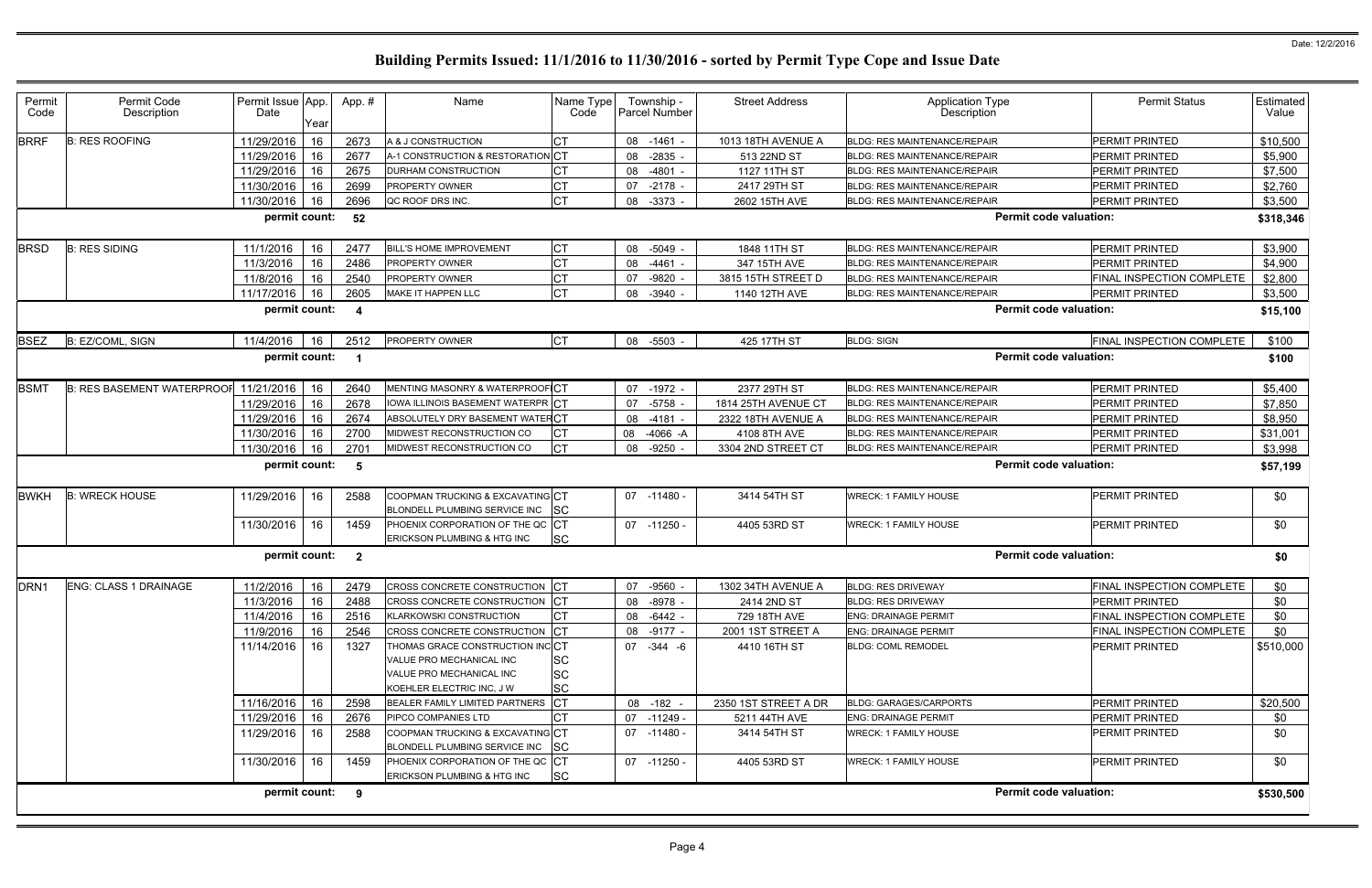|                      | <b>Permit Status</b>      | Estimated<br>Value |
|----------------------|---------------------------|--------------------|
|                      | PERMIT PRINTED            | \$847,135          |
|                      | PERMIT PRINTED            | \$35,000           |
| <b>JTIONAL</b>       | PERMIT PRINTED            | \$980,000          |
| rmit code valuation: |                           | \$1,862,135        |
|                      | PERMIT PRINTED            | \$0                |
|                      | PERMIT PRINTED            | \$847,135          |
|                      | PERMIT PRINTED            | \$18,000           |
|                      | <b>PERMIT PRINTED</b>     | \$3,720            |
|                      | PERMIT PRINTED            | \$0                |
|                      | PERMIT PRINTED            | \$0                |
|                      | PERMIT PRINTED            | \$241,400          |
|                      | PERMIT PRINTED            | \$0                |
| rmit code valuation: |                           | \$1,110,255        |
|                      | PERMIT PRINTED            | \$0                |
| rmit code valuation: |                           | \$0                |
|                      | FINAL INSPECTION COMPLETE | \$0                |
|                      | FINAL INSPECTION COMPLETE | \$0                |
| rmit code valuation: |                           | \$0                |
|                      | PERMIT PRINTED            | \$847,135          |
| rmit code valuation: |                           | \$847,135          |
|                      |                           |                    |

| Permit<br>Code   | Permit Code<br>Description | Permit Issue App.<br>Date |      | App.#                    | Name                             | Name Type<br>Code |    | Township -<br>Parcel Number | <b>Street Address</b>                        | <b>Application Type</b><br>Description                  | <b>Permit Status</b>      | Estimated<br>Value |
|------------------|----------------------------|---------------------------|------|--------------------------|----------------------------------|-------------------|----|-----------------------------|----------------------------------------------|---------------------------------------------------------|---------------------------|--------------------|
|                  |                            |                           | Year |                          |                                  |                   |    |                             |                                              |                                                         |                           |                    |
| DRN <sub>2</sub> | ENG: CLASS 2 DRAINAGE      | 11/2/2016                 | 16   | 1955                     | LA MACCHIA GROUP                 | <b>CT</b>         |    | 07 -7761 -                  | 3950 38TH AVE                                | <b>BLDG: COML REMODEL</b>                               | PERMIT PRINTED            | \$847,135          |
|                  |                            |                           |      |                          | TRI-CITY ELECTRIC COMPANY        | <b>SC</b>         |    |                             |                                              |                                                         |                           |                    |
|                  |                            |                           |      |                          | TREIBER CONSTRUCTION CO          | <b>SC</b>         |    |                             |                                              |                                                         |                           |                    |
|                  |                            | 11/18/2016                | 12   | 2414                     | <b>PROPERTY OWNER</b>            | <b>CT</b>         |    | 08 -524                     | 2310 RIVER DR                                | <b>BLDG: FILL/GRADE</b>                                 | PERMIT PRINTED            | \$35,000           |
|                  |                            |                           |      |                          | <b>PROPERTY OWNER</b>            | CТ                |    |                             |                                              |                                                         |                           |                    |
|                  |                            | 11/29/2016                | 16   | 2621                     | RYAN COMPANIES US INC            | lст               | 07 | -13987 -                    | 1100 36TH AVE                                | BLDG:COML/NEW, HOSPITALS/INSTITUTIONAL                  | PERMIT PRINTED            | \$980,000          |
|                  |                            | permit count:             |      | $\overline{\mathbf{3}}$  |                                  |                   |    |                             |                                              | <b>Permit code valuation:</b>                           |                           | \$1,862,135        |
| EC               | E: COML ELECTRICAL         | 11/4/2016                 | 16   | 2509                     | AMP ELECTRICAL SERVICES INC      | IСТ               | 07 | $-347 - A$                  | 4500 16TH ST                                 | ELEC: SERVICE                                           | PERMIT PRINTED            | \$0                |
|                  |                            | 11/7/2016                 | 16   | 1955                     | LA MACCHIA GROUP                 | <b>CT</b>         |    | 07 -7761 -                  | 3950 38TH AVE                                | <b>BLDG: COML REMODEL</b>                               | PERMIT PRINTED            | \$847,135          |
|                  |                            |                           |      |                          | TRI-CITY ELECTRIC COMPANY        | <b>SC</b>         |    |                             |                                              |                                                         |                           |                    |
|                  |                            |                           |      |                          | TREIBER CONSTRUCTION CO          | <b>SC</b>         |    |                             |                                              |                                                         |                           |                    |
|                  |                            | 11/14/2016                | 16   | 2211                     | MIDWEST DESIGN BUILD LLC         | <b>CT</b>         |    | 07 -544                     |                                              | 4204 AVENUE OF THE CITIES BLDG: COML MAINTENANCE/REPAIR | PERMIT PRINTED            | \$18,000           |
|                  |                            |                           |      |                          | <b>CRUZ PLUMBING</b>             | <b>SC</b>         |    |                             |                                              |                                                         |                           |                    |
|                  |                            |                           |      |                          | <b>TRI-CITY ELECTRIC COMPANY</b> | <b>SC</b>         |    |                             |                                              |                                                         |                           |                    |
|                  |                            | 11/16/2016                | 16   | 2505                     | PROPERTY OWNER                   | <b>CT</b>         |    | 08 -7806 -                  | 1811 15TH STREET PL                          | BLDG: COML MAINTENANCE/REPAIR                           | PERMIT PRINTED            | \$3,720            |
|                  |                            |                           |      |                          | JOHNSON ELECTRIC CO, K C         | <b>SC</b>         |    |                             |                                              |                                                         |                           |                    |
|                  |                            | 11/17/2016                | 16   | 2607                     | AMERICAN ELECTRIC INC            | <b>CT</b>         | 07 | $-5951$                     | 3535 AVENUE OF THE CITIES ELEC: WIRING, MISC |                                                         | PERMIT PRINTED            | \$0                |
|                  |                            | 11/18/2016                | 16   | 2107                     | MIDWEST CLIMATE SOLUTIONS        | lст               | 07 | $-1080 -$                   |                                              | 2925 AVENUE OF THE CITIES BLDG: COML MAINTENANCE/REPAIR | PERMIT PRINTED            | \$0                |
|                  |                            |                           |      |                          | A+ PLUMBING                      | <b>SC</b>         |    |                             |                                              |                                                         |                           |                    |
|                  |                            |                           |      |                          | A+ PLUMBING                      | <b>SC</b>         |    |                             |                                              |                                                         |                           |                    |
|                  |                            |                           |      |                          | ULTIMATE ELECTRIC UNLIMITED      | <b>SC</b>         |    |                             |                                              |                                                         |                           |                    |
|                  |                            | 11/23/2016                | 16   | 2519                     | SWANSON CONSTRUCTION CO DBA      | Iст               |    | 07 -625                     | 3455 AVENUE OF THE CITIES BLDG: COML REMODEL |                                                         | <b>PERMIT PRINTED</b>     | \$241,400          |
|                  |                            |                           |      |                          | ELITE ELECTRIC                   | <b>SC</b>         |    |                             |                                              |                                                         |                           |                    |
|                  |                            | 11/29/2016                | 16   | 2669                     | TRI-CITY ELECTRIC COMPANY        | lст               | 07 | -13759 -                    | 4901 41ST ST                                 | ELEC: REPAIR                                            | PERMIT PRINTED            | \$0                |
|                  |                            | permit count:             |      | $\overline{\mathbf{8}}$  |                                  |                   |    |                             |                                              | <b>Permit code valuation:</b>                           |                           | \$1,110,255        |
| <b>ECD</b>       | E: CD PREINSPECTION        | 11/23/2016                | 8    | 2798                     | H-72-34                          | <b>CD</b>         |    | 08 -884                     | 308 5TH AVE                                  | CD PREINSPECTION                                        | PERMIT PRINTED            | \$0                |
|                  |                            |                           |      |                          | $H-14-35$                        | <b>CD</b>         |    |                             |                                              |                                                         |                           |                    |
|                  |                            | permit count:             |      | - 1                      |                                  |                   |    |                             |                                              | <b>Permit code valuation:</b>                           |                           |                    |
|                  |                            |                           |      |                          |                                  |                   |    |                             |                                              |                                                         |                           | \$0                |
| <b>ENB</b>       | <b>B: RES DRIVEWAY</b>     | 11/2/2016                 | 16   | 2479                     | CROSS CONCRETE CONSTRUCTION CT   |                   | 07 | $-9560 -$                   | 1302 34TH AVENUE A                           | <b>BLDG: RES DRIVEWAY</b>                               | FINAL INSPECTION COMPLETE | \$0                |
|                  |                            | 11/3/2016                 | 16   | 2488                     | CROSS CONCRETE CONSTRUCTION CT   |                   |    | 08 -8978 -                  | 2414 2ND ST                                  | <b>BLDG: RES DRIVEWAY</b>                               | FINAL INSPECTION COMPLETE | \$0                |
|                  |                            | permit count:             |      | $\overline{\mathbf{2}}$  |                                  |                   |    |                             |                                              | <b>Permit code valuation:</b>                           |                           | \$0                |
| <b>END</b>       | <b>B: COML DRIVEWAY</b>    | 11/30/2016                | 16   | 1955                     | LA MACCHIA GROUP                 | СT                |    | 07 -7761 -                  | 3950 38TH AVE                                | <b>BLDG: COML REMODEL</b>                               | PERMIT PRINTED            | \$847,135          |
|                  |                            |                           |      |                          | LA MACCHIA GROUP                 |                   |    |                             |                                              |                                                         |                           |                    |
|                  |                            |                           |      |                          | LA MACCHIA GROUP                 |                   |    |                             |                                              |                                                         |                           |                    |
|                  |                            |                           |      |                          | TRI-CITY ELECTRIC COMPANY        | <b>SC</b>         |    |                             |                                              |                                                         |                           |                    |
|                  |                            |                           |      |                          | TRI-CITY ELECTRIC COMPANY        | <b>SC</b>         |    |                             |                                              |                                                         |                           |                    |
|                  |                            |                           |      |                          | TRI-CITY ELECTRIC COMPANY        | <b>SC</b>         |    |                             |                                              |                                                         |                           |                    |
|                  |                            |                           |      |                          | TREIBER CONSTRUCTION CO          | <b>SC</b>         |    |                             |                                              |                                                         |                           |                    |
|                  |                            |                           |      |                          | TREIBER CONSTRUCTION CO          | <b>SC</b>         |    |                             |                                              |                                                         |                           |                    |
|                  |                            |                           |      |                          | TREIBER CONSTRUCTION CO          | <b>SC</b>         |    |                             |                                              |                                                         |                           |                    |
|                  |                            | permit count:             |      | $\overline{\phantom{0}}$ |                                  |                   |    |                             |                                              | <b>Permit code valuation:</b>                           |                           | \$847,135          |
|                  |                            |                           |      |                          |                                  |                   |    |                             |                                              |                                                         |                           |                    |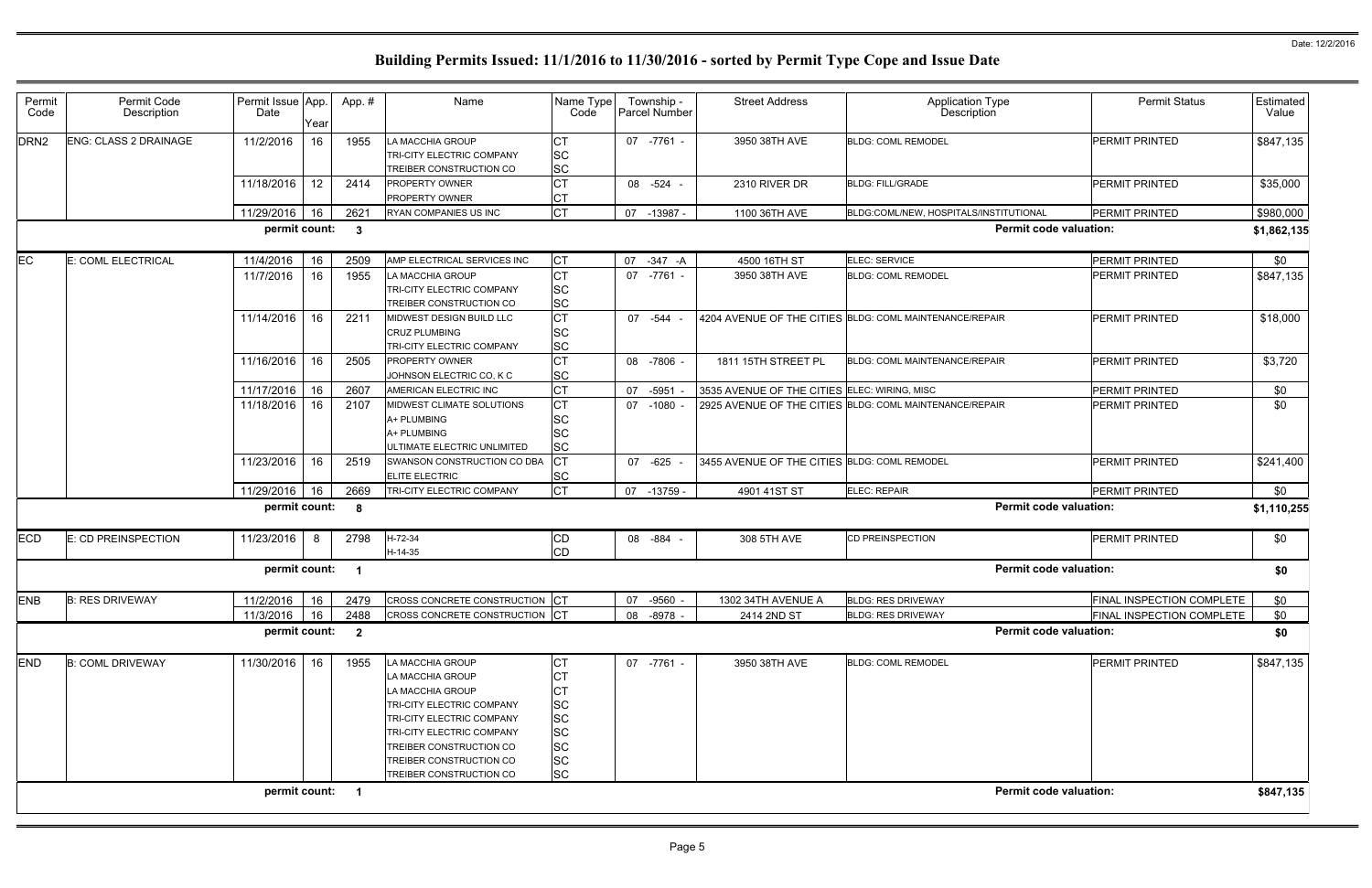| Permit<br>Code   | Permit Code<br>Description    | Permit Issue App.<br>Date | Year | App.#                   | Name                                                                                                                                                     | Name Type<br>Code                          |    | Township -<br>Parcel Number | <b>Street Address</b> | <b>Application Type</b><br>Description                |                               | <b>Permit Status</b>             | Estimated<br>Value |
|------------------|-------------------------------|---------------------------|------|-------------------------|----------------------------------------------------------------------------------------------------------------------------------------------------------|--------------------------------------------|----|-----------------------------|-----------------------|-------------------------------------------------------|-------------------------------|----------------------------------|--------------------|
| ER               | E: RES ELECTRICAL             | 11/1/2016                 | 16   | 2474                    | <b>L &amp; L ELECTRIC INC</b>                                                                                                                            | CT                                         | 07 | $-5808 -$                   | 4513 22ND AVE         | <b>ELEC: SERVICE</b>                                  |                               | PERMIT PRINTED                   | \$0                |
|                  |                               | 11/3/2016                 | 16   | 2491                    | ELECTRIC DOCTOR SERVICE LLC                                                                                                                              | Iст                                        | 07 | $-8900$                     | 1150 52ND STREET CT   | ELEC: WIRING, MISC                                    |                               | FINAL INSPECTION COMPLETE        | \$0                |
|                  |                               | 11/3/2016                 | 16   | 2490                    | ELECTRIC DOCTOR SERVICE LLC                                                                                                                              | <b>CT</b>                                  | 07 | $-8902 -$                   | 5209 12TH AVE         | ELEC: WIRING, MISC                                    |                               | <b>FINAL INSPECTION COMPLETE</b> | \$0                |
|                  |                               | 11/8/2016                 | 16   | 2538                    | AMERICAN ELECTRIC INC                                                                                                                                    | <b>CT</b>                                  | 07 | $-55 - 15$                  | 2451 53RD STREET A    | ELEC: WIRING, MISC                                    |                               | PERMIT PRINTED                   | \$0                |
|                  |                               | 11/9/2016                 | 16   | 2552                    | ELECTRIC DOCTOR SERVICE LLC                                                                                                                              | <b>CT</b>                                  | 07 | $-10092 -$                  | 5037 44TH AVE         | <b>ELEC: WIRING, MISC</b>                             |                               | FINAL INSPECTION COMPLETE        | \$0                |
|                  |                               | 11/9/2016                 | 16   | 2551                    | ELECTRIC DOCTOR SERVICE LLC                                                                                                                              | Iст                                        | 07 | $-1061 -$                   | 1819 30TH ST          | ELEC: WIRING, MISC                                    |                               | <b>PERMIT PRINTED</b>            | \$0                |
|                  |                               | 11/9/2016                 | 16   | 2550                    | ELECTRIC DOCTOR SERVICE LLC                                                                                                                              | <b>CT</b>                                  | 07 | $-11955 -$                  | 4330 26TH AVE         | ELEC: WIRING, MISC                                    |                               | PERMIT PRINTED                   | \$0                |
|                  |                               | 11/9/2016                 | 16   | 2085                    | HOME IMPROVEMENT INNOVATIONS CT<br>H & H ELECTRIC                                                                                                        | lsc                                        | 07 | -13064 -                    | 5314 16TH AVE         | <b>BLDG: RES REMODEL</b>                              |                               | FINAL INSPECTION COMPLETE        | \$19,200           |
|                  |                               | 11/14/2016                | 16   | 2573                    | LAKEWOOD ELECTRIC AND GENERATCT                                                                                                                          |                                            | 07 | $-11308 -$                  | 4307 26TH AVE         | ELEC: REPAIR                                          |                               | FINAL INSPECTION COMPLETE        | \$0                |
|                  |                               | 11/14/2016                | 16   | 2436                    | <b>BLACKHAWK BUILDERS</b>                                                                                                                                |                                            | 07 | -13379 -                    | 7 WILDERNESS CT       | <b>BLDG: RES REMODEL</b>                              |                               | PERMIT PRINTED                   | \$19,800           |
|                  |                               |                           |      |                         | ART-O-LITE ELECTRIC CO                                                                                                                                   | <b>SC</b>                                  |    |                             |                       |                                                       |                               |                                  |                    |
|                  |                               | 11/14/2016                | 16   | 2567                    | H A ELECTRIC COMPANY                                                                                                                                     | lст                                        | 08 | $-8986$ -                   | 2520 2ND ST           | ELEC: WIRING, MISC                                    |                               | FINAL INSPECTION COMPLETE        | \$0                |
|                  |                               | 11/16/2016                | 16   | 2455                    | <b>MOSLEY CONSTRUCTION, BRENT</b>                                                                                                                        | <b>CT</b>                                  | 07 | $-10721$ -                  | 3429 52ND ST          | <b>BLDG: RES MAINTENANCE/REPAIR</b>                   |                               | PERMIT PRINTED                   | \$25,000           |
|                  |                               |                           |      |                         | CENTURY ELECTRIC INC                                                                                                                                     | <b>SC</b>                                  |    |                             |                       |                                                       |                               |                                  |                    |
|                  |                               | 11/16/2016                | 16   | 2169                    | QC GENERAL, INC<br>LOVE ELECTRIC OF THE QUAD CITI                                                                                                        | СT<br><b>SC</b>                            |    | 07 -598                     | 1701 35TH ST          | <b>BLDG: RES ADDITION</b>                             |                               | <b>PERMIT PRINTED</b>            | \$57,100           |
|                  |                               | 11/17/2016                | 16   | 2608                    | LOVE ELECTRIC OF THE QUAD CITI                                                                                                                           | <b>CT</b>                                  | 08 | $-4108$                     | 846 15TH STREET B     | ELEC: WIRING, MISC                                    |                               | FINAL INSPECTION COMPLETE        | \$0                |
|                  |                               | 11/18/2016                | 16   | 2620                    | AMERICAN ELECTRICAL INC.                                                                                                                                 |                                            | 08 | $-464$                      | 3137 11TH AVE         | ELEC: SERVICE                                         |                               | PERMIT PRINTED                   | \$0                |
|                  |                               | 11/22/2016                | 16   | 2144                    | <b>PROPERTY OWNER</b>                                                                                                                                    | CT                                         | 08 | $-6212 -$                   | 239 46TH ST           | <b>BLDG: GARAGES/CARPORTS</b>                         |                               | PERMIT PRINTED                   | \$10,080           |
|                  |                               | 11/23/2016                | 16   | 2658                    | POINT ELECTRIC                                                                                                                                           | <b>CT</b>                                  | 07 | $-6432 -$                   | 1110 39TH ST          | ELEC: WIRING, MISC                                    |                               | PERMIT PRINTED                   | \$0                |
|                  |                               | 11/30/2016                | 16   | 2565                    | CHRISTOPHER CONSTRUCTION                                                                                                                                 | Iст                                        | 07 | -10727 -                    | 3453 52ND ST          | <b>BLDG: RES REMODEL</b>                              |                               | <b>PERMIT PRINTED</b>            | \$19,750           |
|                  |                               |                           |      |                         | A+ PLUMBING<br><b>TRINITY ELECTRIC</b>                                                                                                                   | <b>SC</b><br><b>SC</b>                     |    |                             |                       |                                                       |                               |                                  |                    |
|                  |                               | permit count: 18          |      |                         |                                                                                                                                                          |                                            |    |                             |                       |                                                       | <b>Permit code valuation:</b> |                                  | \$150,930          |
| ERM <sub>6</sub> | E: RES ELCT MTR RECNCT (6 MO) | 11/2/2016                 | 16   | 2483                    | PROPERTY OWNER                                                                                                                                           | <b>ICT</b>                                 |    | 08 -8591                    | 3715 10TH AVENUE CT   | ELEC: SERVICE                                         |                               | FINAL INSPECTION COMPLETE        | \$0                |
|                  |                               |                           |      |                         |                                                                                                                                                          |                                            |    |                             |                       |                                                       |                               |                                  |                    |
|                  |                               | permit count:             |      | $\overline{\mathbf{1}}$ |                                                                                                                                                          |                                            |    |                             |                       |                                                       | <b>Permit code valuation:</b> |                                  | \$0                |
| <b>EZC</b>       | E: EZ/COML, ELECTRICAL        | 11/1/2016                 | 16   | 1327                    | THOMAS GRACE CONSTRUCTION INCCT<br>VALUE PRO MECHANICAL INC<br>VALUE PRO MECHANICAL INC<br>KOEHLER ELECTRIC INC, J W                                     | <b>SC</b><br><b>SC</b><br><b>SC</b>        |    | 07 -344 -6                  | 4410 16TH ST          | <b>BLDG: COML REMODEL</b>                             |                               | PERMIT PRINTED                   | \$510,000          |
|                  |                               | 11/3/2016                 | 16   | 1843                    | <b>RYAN COMPANIES US INC</b><br><b>NORTHWEST MECHANICAL</b><br>GIESE SHEET METAL CO INC<br>TRI-CITY ELECTRIC COMPANY<br>PETERSEN PLUMBING AND HEATING SC | Iст<br><b>SC</b><br><b>SC</b><br><b>SC</b> |    | 08 -9465 -                  | 1 KONE CT             | <b>BLDG: COML INTERIOR FINISH</b>                     |                               | <b>PERMIT PRINTED</b>            | \$649,700          |
|                  |                               | permit count: 2           |      |                         |                                                                                                                                                          |                                            |    |                             |                       |                                                       | <b>Permit code valuation:</b> |                                  | \$1,159,700        |
| <b>MC</b>        | M: COML MECHANICAL            | 11/9/2016                 | 16   | 2553                    | <b>CRAWFORD COMPANY</b>                                                                                                                                  | IСТ                                        | 07 | $-12706 -$                  | 2180 53RD ST          | HTG: FURNACE/AC, NEW                                  |                               | PERMIT PRINTED                   | \$0                |
|                  |                               | 11/18/2016                | 16   | 2619                    | AMERICAN REFRIG, HTG & AC INC                                                                                                                            | Iст                                        | 07 | -1245 -                     |                       | 3210 AVENUE OF THE CITIES HTG: OTHER, INSTALL/REPLACE |                               | PERMIT PRINTED                   | \$0                |
|                  |                               | permit count:             |      | $\overline{\mathbf{2}}$ |                                                                                                                                                          |                                            |    |                             |                       |                                                       | <b>Permit code valuation:</b> |                                  | \$0                |
| <b>MCD</b>       | M: CD PREINSPECTION           | 11/23/2016                | - 9  | 392                     | $H-14-35$                                                                                                                                                | CD                                         |    | 08 -884 -                   | 308 5TH AVE           | <b>CD PREINSPECTION</b>                               |                               | <b>PERMIT PRINTED</b>            | \$0                |
|                  |                               |                           |      |                         |                                                                                                                                                          |                                            |    |                             |                       |                                                       |                               |                                  |                    |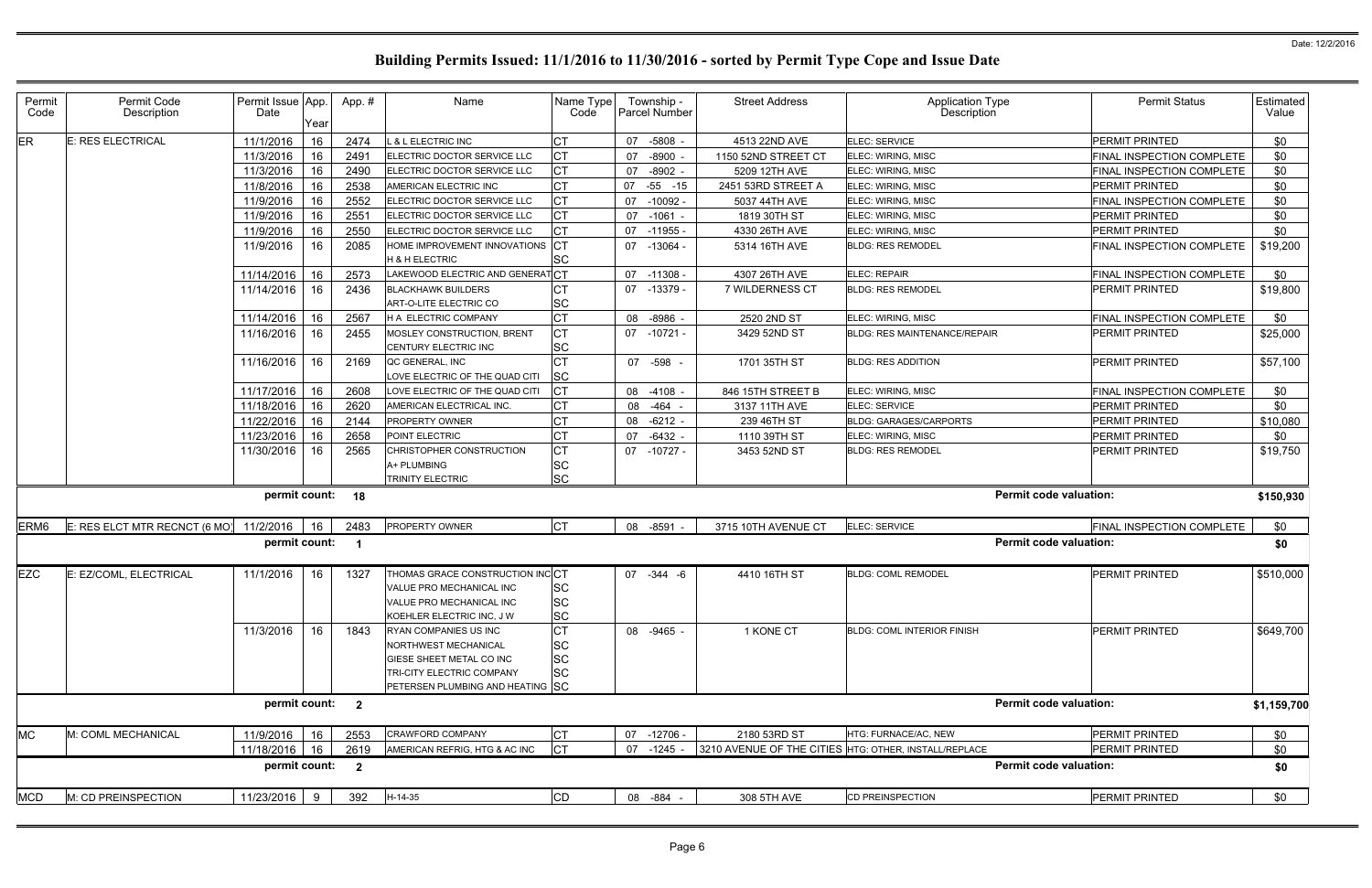| Permit<br>Code | Permit Code<br>Description | Permit Issue App.<br>Date | Year | App.# | Name                                  | Name Type<br>Code | Township -<br><b>Parcel Number</b> | <b>Street Address</b> | <b>Application Type</b><br>Description | <b>Permit Status</b>  | Estimated<br>Value |
|----------------|----------------------------|---------------------------|------|-------|---------------------------------------|-------------------|------------------------------------|-----------------------|----------------------------------------|-----------------------|--------------------|
|                |                            | permit count:             |      |       |                                       |                   |                                    |                       | <b>Permit code valuation:</b>          |                       | \$0                |
| <b>MR</b>      | M: RES MECHANICAL          | 11/1/2016                 | 16   | 2478  | <b>SCHEBLER COMPANY</b>               | <b>CT</b>         | $-9974 -$<br>07                    | 3412 43RD ST          | HTG: FURNACE/AC, REPLACE               | PERMIT PRINTED        | \$0                |
|                |                            | 11/2/2016                 | 16   | 2481  | <b>CRAWFORD COMPANY</b>               |                   | $-10771-$<br>07                    | 3415 45TH ST          | HTG: BOILER/FURNACE, REPLACE           | PERMIT PRINTED        | \$0                |
|                |                            | 11/3/2016                 | 16   | 2494  | KALE HEATING & AC                     |                   | $-7847 -$<br>07                    | 3108 27TH AVE         | HTG: BOILER/FURNACE, REPLACE           | PERMIT PRINTED        | \$0                |
|                |                            | 11/3/2016                 | 16   | 2493  | KALE HEATING & AC                     |                   | -7092<br>08                        | 1814 9TH ST           | HTG: BOILER/FURNACE, REPLACE           | PERMIT PRINTED        | \$0                |
|                |                            | 11/3/2016                 | 16   | 2492  | KALE HEATING & AC                     |                   | $-8337$<br>08                      | 218 19TH AVE          | HTG: BOILER/FURNACE, REPLACE           | PERMIT PRINTED        | \$0                |
|                |                            | 11/4/2016                 | 16   | 2511  | TOTAL MAINTENANCE INC                 |                   | 08<br>-6461 -70                    | 3136 14TH ST          | HTG: FURNACE/AC, REPLACE               | PERMIT PRINTED        | \$0                |
|                |                            | 11/7/2016                 | 16   | 2527  | <b>FAMILY HEATING &amp; COOLING</b>   |                   | 07<br>$-10163 -$                   | 5009 45TH AVENUE CT   | HTG: FURNACE/AC, REPLACE               | PERMIT PRINTED        | \$0                |
|                |                            | 11/7/2016                 | 16   | 2526  | J.L. BRADY COMPANY                    |                   | $-12560 -$<br>07                   | 3459 45TH STREET CT   | HTG: FURNACE/AC, REPLACE               | PERMIT PRINTED        | \$0                |
|                |                            | 11/7/2016                 | 16   | 2523  | J.L. BRADY COMPANY                    |                   | $-13029 - 4$<br>07                 | 2616 38TH ST          | HTG: FURNACE/AC, REPLACE               | PERMIT PRINTED        | \$0                |
|                |                            | 11/7/2016                 | 16   | 2528  | FAMILY HEATING & COOLING              |                   | 07<br>$-1454$                      | 2417 32ND ST          | HTG: FURNACE/AC, REPLACE               | PERMIT PRINTED        | \$0                |
|                |                            | 11/7/2016                 | 16   | 2524  | J.L. BRADY COMPANY                    |                   | $-6378$<br>07                      | 1039 41ST ST          | HTG: FURNACE/AC, REPLACE               | PERMIT PRINTED        | \$0                |
|                |                            | 11/7/2016                 | 16   | 2529  | J.L. BRADY COMPANY                    |                   | $-9859$<br>07                      | 3575 49TH ST          | <b>ITG: FURNACE/AC, REPLACE</b>        | PERMIT PRINTED        | \$0                |
|                |                            | 11/7/2016                 | 16   | 2522  | KALE HEATING & AC                     |                   | $-4446$<br>08                      | 328 14TH AVE          | HTG: FURNACE/AC, REPLACE               | PERMIT PRINTED        | \$0                |
|                |                            | 11/7/2016                 | 16   | 2525  | J.L. BRADY COMPANY                    |                   | $-4479$<br>08                      | 176 14TH AVE          | HTG: FURNACE/AC, REPLACE               | PERMIT PRINTED        | \$0                |
|                |                            | 11/8/2016                 | 16   | 2537  | <b>CRAWFORD COMPANY</b>               |                   | $-2364$<br>07                      | 2434 30TH ST          | HTG: FURNACE/AC, REPLACE               | PERMIT PRINTED        | \$0                |
|                |                            | 11/9/2016                 | 16   | 2554  | KLAUER HEATING & AC LTD               |                   | $-2358$<br>08                      | 428 17TH AVE          | HTG: FURNACE/AC, REPLACE               | PERMIT PRINTED        | \$0                |
|                |                            | 11/10/2016                | 16   | 2559  | <b>SCHEBLER COMPANY</b>               |                   | $-10349 -$<br>07                   | 3602 37TH ST          | HTG: FURNACE/AC, REPLACE               | PERMIT PRINTED        | \$0                |
|                |                            | 11/15/2016                | 16   | 2583  | KALE HEATING & AC                     |                   | $-9740$<br>07                      | 4410 49TH ST          | HTG: FURNACE/AC, REPLACE               | PERMIT PRINTED        | \$0                |
|                |                            | 11/15/2016                | 16   | 2584  | CRAWFORD HEATING & COOLING            | <b>CT</b>         | $-2326$<br>08                      | 507 16TH AVE          | HTG: FURNACE/AC, REPLACE               | PERMIT PRINTED        | \$0                |
|                |                            | 11/15/2016                | 16   | 2582  | <b>FREED HEATING &amp; AC</b>         | СT                | $-247 -$<br>08                     | 1537 29TH AVE         | HTG: FURNACE/AC, REPLACE               | PERMIT PRINTED        | \$0                |
|                |                            | 11/15/2016                | 16   | 2581  | <b>CRAWFORD HEATING &amp; COOLING</b> |                   | -7776<br>08                        | 526 25TH AVE          | <b>HTG: FURNACE/AC, REPLACE</b>        | PERMIT PRINTED        | \$0                |
|                |                            | 11/15/2016                | 16   | 2579  | <b>FREED HEATING &amp; AC</b>         |                   | -7935<br>08                        | 2029 15TH ST          | HTG: FURNACE/AC, REPLACE               | PERMIT PRINTED        | \$0                |
|                |                            | 11/17/2016                | 16   | 2614  | JOHNSON HEATING & A/C INC             |                   | 07 -85                             | 2424 41ST ST          | HTG: FURNACE/AC, REPLACE               | PERMIT PRINTED        | \$0                |
|                |                            | 11/17/2016                | 16   | 2613  | JOHNSON HEATING & A/C INC             |                   | $-5$<br>08                         | 2917 12TH AVE         | HTG: FURNACE/AC, REPLACE               | PERMIT PRINTED        | \$0                |
|                |                            | 11/17/2016                | 16   | 2612  | PRECISION AIR HTG & AC INC            |                   | 08<br>$-6172 - 1$                  | 756 43RD ST           | HTG: FURNACE/AC, REPLACE               | PERMIT PRINTED        | \$0                |
|                |                            | 11/18/2016                | 16   | 2631  | J.L. BRADY COMPANY                    |                   | $-10787 -$<br>07                   | 4621 47TH ST          | HTG: AIR CONDITIONING, REPLACE         | PERMIT PRINTED        | \$0                |
|                |                            | 11/18/2016                | 16   | 2624  | KALE HEATING & AC                     |                   | $-2296$<br>07                      | 2538 29TH ST          | HTG: FURNACE/AC, NEW                   | PERMIT PRINTED        | \$0                |
|                |                            | 11/18/2016   16           |      | 2616  | HEATCO SERVICE COMPANY                | <b>CT</b>         | $-2024 -$<br>08                    | 1848 16TH AVE         | HTG: FURNACE/AC, REPLACE               | PERMIT PRINTED        | \$0                |
|                |                            | 11/18/2016 16             |      | 2617  | HEATCO SERVICE COMPANY                | <b>CT</b>         | 08 -4360 -                         | 1213 15TH STREET A    | HTG: FURNACE/AC, REPLACE               | PERMIT PRINTED        | \$0                |
|                |                            | 11/18/2016   16           |      | 2630  | J.L. BRADY COMPANY                    |                   | -932 -<br>08                       | <b>153 7TH AVE</b>    | HTG: FURNACE/AC, REPLACE               | PERMIT PRINTED        | \$0                |
|                |                            | 11/21/2016   16           |      | 2644  | KALE PLUMBING CO                      |                   | $07 - 11141 -$                     | 4823 51ST AVE         | HTG: BOILER/FURNACE, REPLACE           | PERMIT PRINTED        | \$0                |
|                |                            | 11/21/2016 16             |      | 2647  | <b>BORNHOEFT HEATING &amp; AC</b>     |                   | 08 -7387 -                         | 2318 5TH ST           | PLBG: GAS MTR RECONNECT AFTER 6 MONTHS | PERMIT PRINTED        | \$0                |
|                |                            | 11/21/2016   16           |      | 2645  | <b>KALE PLUMBING CO</b>               |                   | -7594 -<br>08                      | 4637 5TH AVE          | HTG: FURNACE/AC, REPLACE               | PERMIT PRINTED        | \$0                |
|                |                            | 11/23/2016   16           |      | 2659  | BRADY COMPANY, J L                    |                   | -12136 -<br>07                     | 4415 32ND AVENUE CT   | HTG: FURNACE/AC, REPLACE               | PERMIT PRINTED        | \$0                |
|                |                            | 11/23/2016   16           |      | 2662  | FIERS PLUMBING & HEATING              |                   | $-6399 -$<br>07                    | 1002 40TH ST          | HTG: GAS MTR RECONNECT AFTER 6 MONTHS  | PERMIT PRINTED        | \$0                |
|                |                            | 11/29/2016                | 16   | 2694  | TOTAL MAINTENANCE INC                 |                   | 07 -12475 -                        | 5207 14TH AVENUE CT   | <b>HTG: FURNACE/AC. REPLACE</b>        | PERMIT PRINTED        | \$0                |
|                |                            | 11/29/2016   16           |      | 2685  | KALE HEATING & AC                     |                   | $-12688 -$<br>07                   | 3513 34TH ST          | HTG: FURNACE/AC, REPLACE               | PERMIT PRINTED        | \$0                |
|                |                            | 11/29/2016   16           |      | 2692  | <b>PRECISION AIR HTG &amp; AC INC</b> |                   | -14337 -<br>07                     | 3858 35TH AVENUE CT   | HTG: FURNACE/AC, REPLACE               | PERMIT PRINTED        | \$0                |
|                |                            | 11/29/2016                | 16   | 2687  | BIG RIVER HEATING & COOLING           |                   | $-2240 -$<br>08                    | 208 13TH AVE          | HTG: FURNACE/AC, REPLACE               | PERMIT PRINTED        | \$0                |
|                |                            | 11/29/2016                | 16   | 2688  | BIG RIVER HEATING & COOLING           |                   | -2240 -<br>08                      | 210 13TH AVE          | HTG: FURNACE/AC, REPLACE               | PERMIT PRINTED        | \$0                |
|                |                            | 11/29/2016                | 16   | 2686  | <b>B &amp; W TIN SHOP</b>             |                   | $-2530 -$<br>08                    | 1911 13TH ST          | HTG: FURNACE/AC, REPLACE               | PERMIT PRINTED        | \$0                |
|                |                            | 11/29/2016 16             |      | 2690  | KALE HEATING & AC                     |                   | $-3312 -$<br>08                    | 1918 23RD STREET A    | HTG: FURNACE/AC, REPLACE               | PERMIT PRINTED        | \$0                |
|                |                            | 11/29/2016 16             |      | 2691  | <b>CRAWFORD HEATING &amp; COOLING</b> |                   | 08 -5700                           | 1876 20TH AVE         | HTG: FURNACE/AC, REPLACE               | <b>PERMIT PRINTED</b> | \$0                |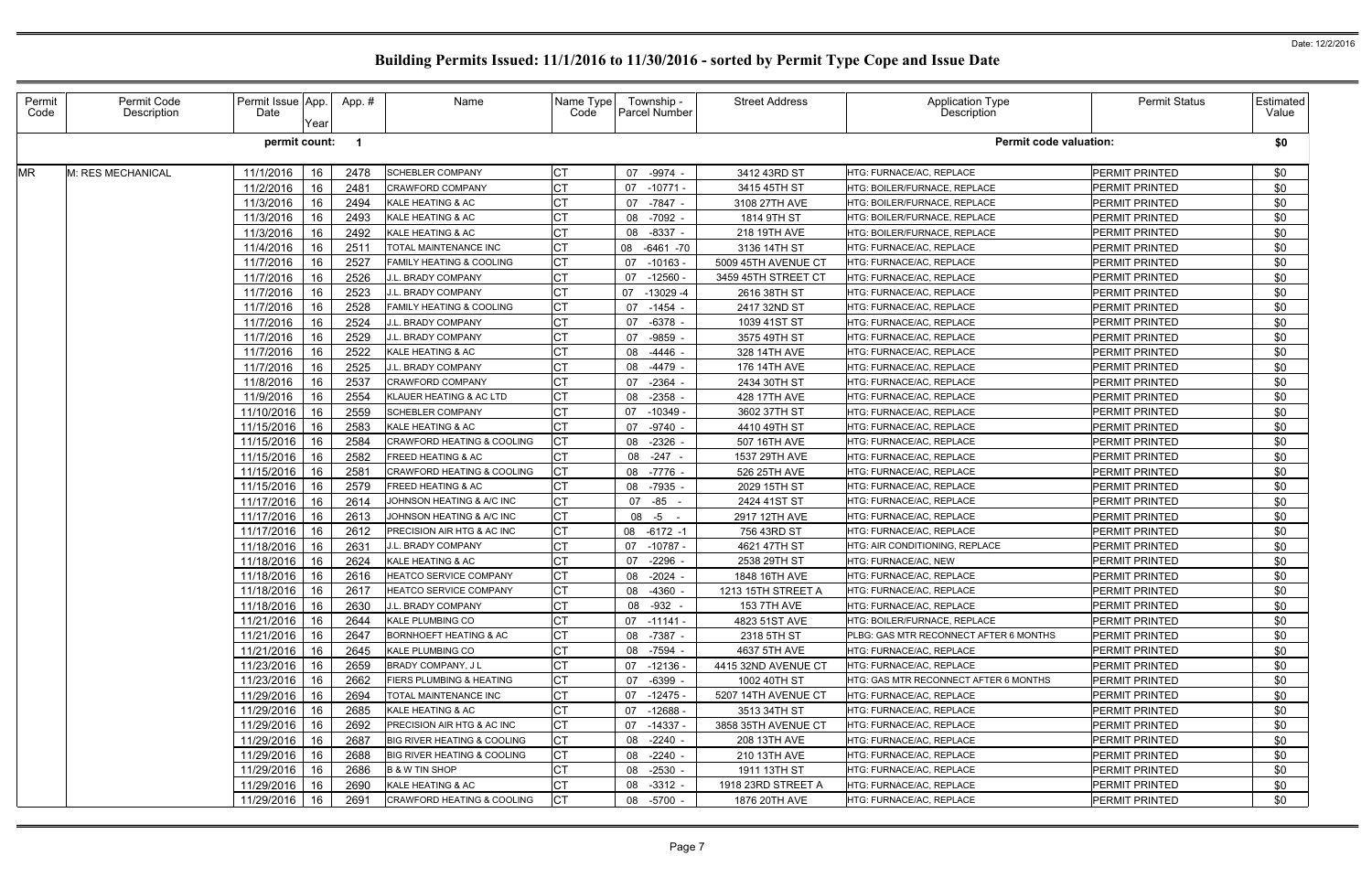| Permit<br>Code   | Permit Code<br>Description   | Permit Issue App.<br>Date | Year     | App.#                   | Name                                                                                                   | Name Type<br>Code                                | Township -<br>Parcel Number       | <b>Street Address</b>         | <b>Application Type</b><br>Description                                         | <b>Permit Status</b>                           | Estimated<br>Value |
|------------------|------------------------------|---------------------------|----------|-------------------------|--------------------------------------------------------------------------------------------------------|--------------------------------------------------|-----------------------------------|-------------------------------|--------------------------------------------------------------------------------|------------------------------------------------|--------------------|
| <b>MR</b>        | M: RES MECHANICAL            | 11/29/2016                | 16       | 2693                    | TOTAL MAINTENANCE INC                                                                                  | <b>CT</b>                                        | 08<br>-6699 -54                   | 515 29TH AVE                  | HTG: FURNACE/AC, REPLACE                                                       | <b>PERMIT PRINTED</b>                          | \$0                |
|                  |                              | 11/29/2016                | 16       | 2689                    | <b>FAMILY HEATING &amp; COOLING</b>                                                                    | <b>CT</b>                                        | $-8752 -$<br>08                   | 915 32ND AVENUE A             | HTG: FURNACE/AC, REPLACE                                                       | <b>PERMIT PRINTED</b>                          | \$0                |
|                  |                              | permit count:             |          | 45                      |                                                                                                        |                                                  |                                   |                               | <b>Permit code valuation:</b>                                                  |                                                | \$0                |
| PC               | P: COML PLUMBING             | 11/15/2016                | 16       | 2107                    | MIDWEST CLIMATE SOLUTIONS<br>A+ PLUMBING<br>A+ PLUMBING<br>ULTIMATE ELECTRIC UNLIMITED                 | <b>CT</b><br><b>SC</b><br><b>SC</b><br><b>SC</b> | 07 -1080                          |                               | 2925 AVENUE OF THE CITIES BLDG: COML MAINTENANCE/REPAIR                        | <b>PERMIT PRINTED</b>                          | \$0                |
|                  |                              | 11/21/2016                | 16       | 2642                    | ERICKSON PLUMBING & HTG INC                                                                            | <b>CT</b>                                        | 07<br>$-77$                       |                               | 3606 AVENUE OF THE CITIES PLBG: INSTALLATION, COMMERCIAL                       | <b>PERMIT PRINTED</b>                          | \$0                |
|                  |                              | 11/21/2016                | 16       | 2643                    | ALL ACTION PLUMBING                                                                                    | <b>CT</b>                                        | $-6818$<br>08                     | 2301 16TH ST                  | PLBG: INSTALLATION, COMMERCIAL                                                 | <b>PERMIT PRINTED</b>                          | \$0                |
|                  |                              | 11/29/2016                | 16       | 2683                    | <b>CRAWFORD COMPANY</b>                                                                                | <b>CT</b>                                        | $-625$<br>07                      |                               | 3455 AVENUE OF THE CITIES PLBG: INSTALLATION, COMMERCIAL                       | <b>PERMIT PRINTED</b>                          | \$0                |
|                  |                              | permit count:             |          | $\overline{a}$          |                                                                                                        |                                                  |                                   |                               | <b>Permit code valuation:</b>                                                  |                                                | \$0                |
| <b>PCD</b>       | P: CD PREINSPECTION          | 11/23/2016                | -9       | 392                     | $H-14-35$                                                                                              | <b>CD</b>                                        | 08 - 884                          | 308 5TH AVE                   | <b>CD PREINSPECTION</b>                                                        | PERMIT PRINTED                                 | \$0                |
|                  |                              | permit count:             |          | $\overline{\mathbf{1}}$ |                                                                                                        |                                                  |                                   |                               | <b>Permit code valuation:</b>                                                  |                                                | \$0                |
| <b>PCM</b>       | P: COML WATER/SEWER MAIN     | 11/29/2016                | 16       | 2670                    | <b>BLONDELL PLUMBING SERVICES</b>                                                                      | <b>CT</b>                                        | $-7759$<br>07                     | 4010 38TH AVE                 | PLBG: INSTALLATION, COMMERCIAL                                                 | PERMIT PRINTED                                 | \$0                |
|                  |                              | permit count:             |          | $\overline{\mathbf{1}}$ |                                                                                                        |                                                  |                                   |                               | <b>Permit code valuation:</b>                                                  |                                                | \$0                |
| PCM6             | P: COML GAS MTR RECONCT (6 M | 11/29/2016                | 16       | 2684                    | ERICKSON PLUMBING & HTG INC                                                                            | <b>I</b> CT                                      | 07 -13759 -                       | 4901 41ST ST                  | PLBG: GAS MTR RECONNECT AFTER 6 MONTHS                                         | <b>PERMIT PRINTED</b>                          | \$0                |
|                  |                              |                           |          |                         |                                                                                                        |                                                  |                                   |                               |                                                                                |                                                |                    |
|                  |                              | permit count:             |          | $\overline{\mathbf{1}}$ |                                                                                                        |                                                  |                                   |                               | <b>Permit code valuation:</b>                                                  |                                                | \$0                |
| PCR <sub>6</sub> | P: RES GAS MTR RECONCT (6 MO | 11/4/2016                 | 16       |                         | <b>BITLER HEATING</b>                                                                                  | <b>CT</b>                                        | 07<br>$-6331$                     | 2476 31ST STREET CT           | HTG: GAS MTR RECONNECT AFTER 6 MONTHS                                          | <b>PERMIT PRINTED</b>                          | \$0                |
|                  |                              | 11/4/2016                 | 16       | 2518<br>2517            | <b>NEELS PLUMBING</b>                                                                                  | <b>CT</b>                                        | 08<br>$-3743 -$                   | 1075 27TH ST                  | PLBG: GAS MTR RECONNECT AFTER 6 MONTHS                                         | <b>PERMIT PRINTED</b>                          | \$0                |
|                  |                              | 11/7/2016                 | 16       | 2521                    | ALL ACTION PLUMBING                                                                                    | <b>CT</b>                                        | 08<br>$-8591$                     | 3715 10TH AVENUE CT           | PLBG: GAS MTR RECONNECT AFTER 6 MONTHS                                         | PERMIT PRINTED                                 | \$0                |
|                  |                              | 11/14/2016                | 16       | 2574                    | RIVER BEND PLUMBING SERVICES L                                                                         | Iст                                              | $-2691 -$<br>08                   | 236 51ST ST                   | PLBG: GAS MTR RECONNECT AFTER 6 MONTHS                                         | PERMIT PRINTED                                 | \$0                |
|                  |                              | 11/17/2016                | 16       | 2610                    | O'DELLS HEATING AND AC                                                                                 | <b>CT</b>                                        | $-7281 -$<br>08                   | 5430 3RD AVE                  | HTG: GAS MTR RECONNECT AFTER 6 MONTHS                                          | <b>PERMIT PRINTED</b>                          | \$0                |
|                  |                              | 11/18/2016                | 16       | 2632                    | <b>NIRTH INC</b><br><b>WIRTH INC</b><br>WIRTH INC<br><b>WIRTH INC</b><br>WIRTH INC<br><b>WIRTH INC</b> | <b>CT</b><br>СT<br><b>CT</b><br><b>CT</b><br>СT  | 07<br>$-13133 -$                  | 5511 34TH AVE                 | PLBG: GAS MTR RECONNECT AFTER 6 MONTHS                                         | <b>PERMIT PRINTED</b>                          | \$0                |
|                  |                              | 11/21/2016                | 16       | 2646                    | <b>NEELS PLUMBING</b>                                                                                  | <b>CT</b><br><b>CT</b>                           | 07<br>$-12243-$                   | 3106 30TH ST                  | PLBG: GAS MTR RECONNECT AFTER 6 MONTHS                                         | PERMIT PRINTED                                 | \$0                |
|                  |                              | 11/22/2016                | 16       | 2648                    | WIRTH INC<br>WIRTH INC<br>WIRTH INC<br><b>WIRTH INC</b>                                                | <b>CT</b><br><b>CT</b>                           | 07 -13133 -                       | 5511 34TH AVE                 | PLBG: GAS MTR RECONNECT AFTER 6 MONTHS                                         | <b>PERMIT PRINTED</b>                          | \$0                |
|                  |                              | 11/22/2016                | 16       | 1429                    | <b>WIRTH INC</b><br><b>TYCOR</b><br><b>CULLEN ELECTRIC SERVICE</b><br>JACKSON M.L. QUALITY PLUMBING    | <b>CT</b><br><b>CT</b><br><b>SC</b><br><b>SC</b> | 08 -220 -11                       | 3215 7TH ST                   | <b>BLDG: RES MAINTENANCE/REPAIR</b>                                            | <b>PERMIT PRINTED</b>                          | \$9,500            |
|                  |                              | 11/28/2016<br>11/29/2016  | 16<br>16 | 2662<br>2679            | <b>FIERS PLUMBING &amp; HEATING</b><br>QC HEATING & COOLING LLC                                        | СT<br><b>CT</b>                                  | 07<br>$-6399 -$<br>$-568 -$<br>08 | 1002 40TH ST<br>4600 RIVER DR | HTG: GAS MTR RECONNECT AFTER 6 MONTHS<br>HTG: GAS MTR RECONNECT AFTER 6 MONTHS | <b>PERMIT PRINTED</b><br><b>PERMIT PRINTED</b> | \$0<br>\$0         |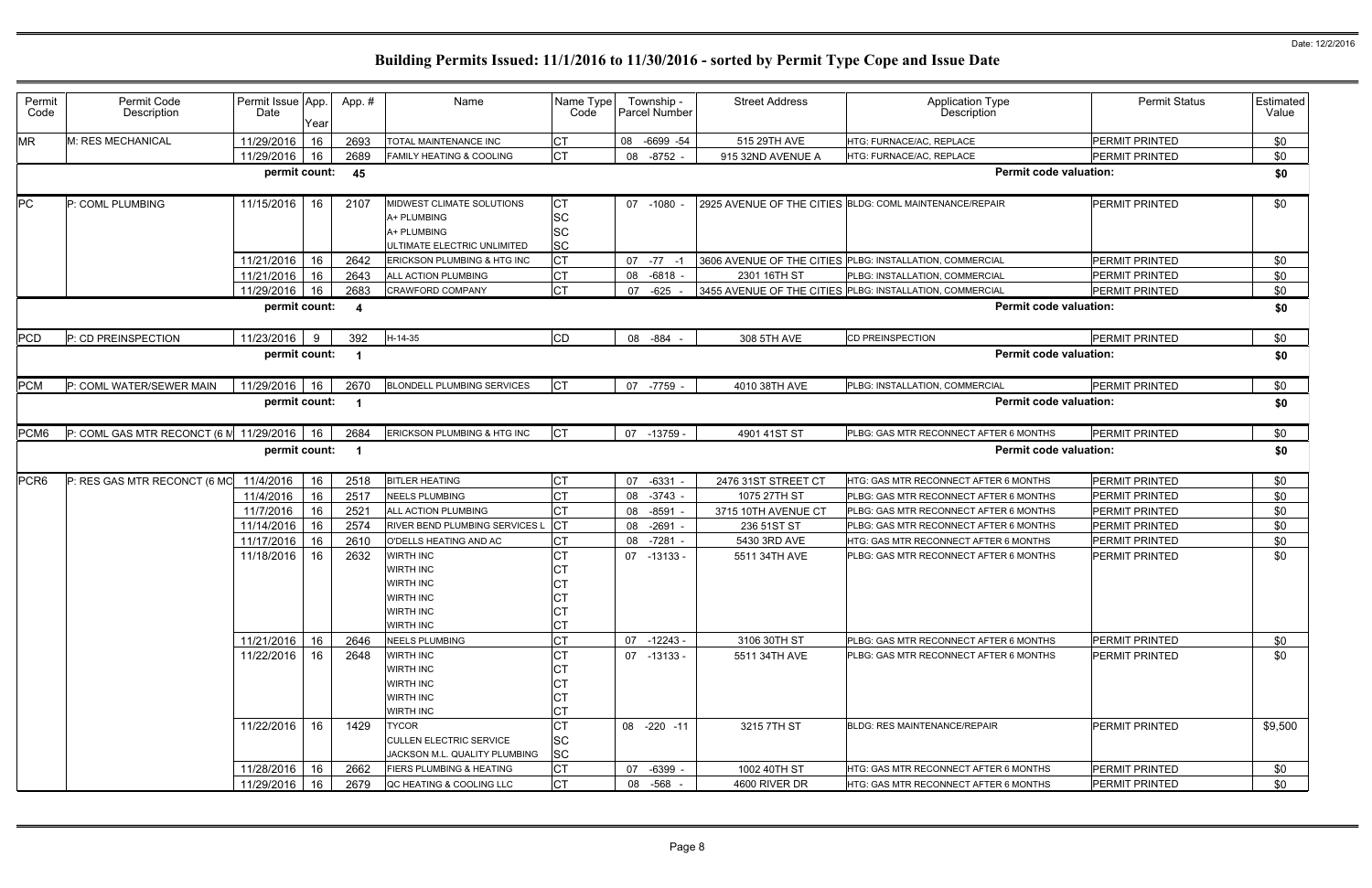| Permit<br>Code | Permit Code<br>Description  | Permit Issue App.<br>Date | Year | App. #                  | Name                                                                 | Name Type<br>Code | Township -<br>Parcel Number | <b>Street Address</b> | <b>Application Type</b><br>Description                   | <b>Permit Status</b>          | Estimated<br>Value |
|----------------|-----------------------------|---------------------------|------|-------------------------|----------------------------------------------------------------------|-------------------|-----------------------------|-----------------------|----------------------------------------------------------|-------------------------------|--------------------|
|                |                             | permit count:             |      | 11                      |                                                                      |                   |                             |                       |                                                          | <b>Permit code valuation:</b> | \$9,500            |
| <b>PCTY</b>    | P: IN-HOUSE PLBG REPAIRS    | 11/4/2016                 | 16   | 2510                    | HOMETOWN PLUMBING AND HEATINC CT                                     |                   | 08 -5718 -10                | 1329 27TH AVE         | PLBG: IN-HOUSE REPAIRS                                   | <b>PERMIT PRINTED</b>         | \$0                |
|                |                             | 11/8/2016                 | 16   | 2543                    | TOUM PLUMBING                                                        | <b>CT</b>         | 08<br>-7110 -               | 1821 10TH ST          | PLBG: IN-HOUSE REPAIRS                                   | <b>PERMIT PRINTED</b>         | \$0                |
|                |                             | 11/10/2016                | 16   | 2560                    | <b>BAGBY PLUMBING SERVICE</b>                                        | <b>CT</b>         | 07<br>$-9498$               | 3452 49TH ST          | PLBG: IN-HOUSE REPAIRS                                   | <b>PERMIT PRINTED</b>         | \$0                |
|                |                             | 11/29/2016                | 16   | 2681                    | RIVER BEND PLUMBING SERVICES L                                       | $ _{\rm CT}$      | $-2240$<br>08               | 208 13TH AVE          | PLBG: IN-HOUSE REPAIRS                                   | <b>PERMIT PRINTED</b>         | \$0                |
|                |                             | 11/29/2016                | 16   | 2682                    | RIVER BEND PLUMBING SERVICES L                                       | <b>ICT</b>        | $-2240$<br>08               | 210 13TH AVE          | PLBG: IN-HOUSE REPAIRS                                   | PERMIT PRINTED                | \$0                |
|                |                             | permit count:             |      | - 5                     |                                                                      |                   |                             |                       |                                                          | <b>Permit code valuation:</b> | \$0                |
| <b>PCWH</b>    | P: COML WATER HEATER        | 11/9/2016                 | 16   | 2555                    | WATSON PLUMBING AND MECHANICACT                                      |                   | 07<br>$-35 - B$             | 1201 53RD ST          | PLBG: WATER HEATER                                       | <b>PERMIT PRINTED</b>         | \$0                |
|                |                             | permit count:             |      | $\overline{\mathbf{1}}$ |                                                                      |                   |                             |                       |                                                          | <b>Permit code valuation:</b> | \$0                |
| PDC            | P: COML DISCONNECT SWR/WTR  | 11/1/2016                 | 16   | 2476                    | <b>KALE PLUMBING CO</b>                                              | <b>CT</b>         | 08 -2865                    | 2118 6TH AVE          | PLBG: DISCONNECT WATER & SEWER SERVICE                   | <b>PERMIT PRINTED</b>         | \$0                |
|                |                             | permit count:             |      | - 1                     |                                                                      |                   |                             |                       |                                                          | <b>Permit code valuation:</b> | \$0                |
| <b>PDR</b>     | P: RES DISCONNECT SWR/WTR S | 11/16/2016                | 16   | 2588                    | COOPMAN TRUCKING & EXCAVATING CT<br>BLONDELL PLUMBING SERVICE INC SC |                   | 07 -11480 -                 | 3414 54TH ST          | <b>WRECK: 1 FAMILY HOUSE</b>                             | <b>PERMIT PRINTED</b>         | \$0                |
|                |                             | permit count:             |      | $\overline{\mathbf{1}}$ |                                                                      |                   |                             |                       |                                                          | <b>Permit code valuation:</b> | \$0                |
| PEZC           | P: EZ/COML, PLUMBING        | 11/7/2016                 | 16   | 2536                    | ERICKSON PLUMBING & HTG INC                                          | <b>CT</b>         | 07<br>$-84$                 |                       | 4218 AVENUE OF THE CITIES PLBG: INSTALLATION, COMMERCIAL | PERMIT PRINTED                | \$0                |
|                |                             | 11/9/2016                 | 16   | 2549                    | CRUZ PLUMBING                                                        | <b>CT</b>         | $-544$<br>07                |                       | 4204 AVENUE OF THE CITIES PLBG: INSTALLATION, COMMERCIAL | PERMIT PRINTED                | \$0                |
|                |                             | 11/15/2016                | 16   | 2585                    | TOTAL MAINTENANCE INC                                                | <b>CT</b><br>07   | $-344 - 6$                  | 4410 16TH ST          | PLBG: SEWER SERVICE REPLACEMENT                          | PERMIT PRINTED                | \$0                |
|                |                             | 11/17/2016                | 16   | 2562                    | <b>PROPERTY OWNER</b>                                                | CT                | $-5503 -$<br>08             | 1623 5TH AVE          | <b>BLDG: COML MAINTENANCE/REPAIR</b>                     | <b>PERMIT PRINTED</b>         | \$400              |
|                |                             |                           |      |                         | WATSON PLUMBING AND MECHANICASC                                      |                   |                             |                       |                                                          |                               |                    |
|                |                             | permit count:             |      | -4                      |                                                                      |                   |                             |                       |                                                          | <b>Permit code valuation:</b> | \$400              |
| <b>PGAS</b>    | P: COML GAS PIPING          | 11/17/2016                | 16   | 2611                    | <b>WIRTH INC</b>                                                     | IСТ               | 07<br>-8599                 | 3638 22ND AVE         | PLBG: GAS PIPING                                         | <b>PERMIT PRINTED</b>         | \$0                |
|                |                             | permit count:             |      | $\overline{\mathbf{1}}$ |                                                                      |                   |                             |                       |                                                          | <b>Permit code valuation:</b> | \$0                |
| <b>PGR</b>     | P: RES GAS PIPING           | 11/15/2016   16           |      | 2578                    | TOTAL MAINTENANCE INC                                                | <b>CT</b>         | 07 -10092 -                 | 5037 44TH AVE         | PLBG: GAS PIPING                                         | PERMIT PRINTED                | \$0                |
|                |                             | 11/18/2016                | 16   | 2625                    | TOTAL MAINTENANCE INC                                                | Iст               | 08 -3912 -                  | 1412 18TH ST          | PLBG: GAS PIPING                                         | <b>PERMIT PRINTED</b>         | \$0                |
|                |                             | permit count: 2           |      |                         |                                                                      |                   |                             |                       |                                                          | <b>Permit code valuation:</b> | \$0                |
| <b>PR</b>      | P: RES PLUMBING             | 11/3/2016                 | 16   | 2489                    | <b>CJ NOW</b>                                                        | <b>CT</b>         | $-5837 -$<br>07             | 2116 46TH ST          | PLBG: WATER SERVICE REPLACEMENT                          | PERMIT PRINTED                | \$0                |
|                |                             | 11/4/2016                 | 16   | 2453                    | <b>INSIDE CHANGES</b>                                                |                   | 07 -10317 -                 | 1711 44TH ST          | <b>BLDG: RES MAINTENANCE/REPAIR</b>                      | PERMIT PRINTED                | \$9,000            |
|                |                             |                           |      |                         | <b>TRINITY ELECTRIC</b>                                              |                   |                             |                       |                                                          |                               |                    |
|                |                             |                           |      |                         | PETERSEN PLUMBING AND HEATING SC                                     |                   |                             |                       |                                                          |                               |                    |
|                |                             | 11/7/2016                 | 16   | 2535                    | ERICKSON PLUMBING & HTG INC                                          |                   | 07 -1056 -                  | 1802 30TH ST          | PLBG: SEWER REPAIR                                       | PERMIT PRINTED                | \$0                |
|                |                             | 11/15/2016                | 16   | 2586                    | CJ NOW                                                               | СT                | 07 -8319 -                  | 3833 15TH ST          | PLBG: WATER SERVICE REPLACEMENT                          | <b>PERMIT PRINTED</b>         | \$0                |
|                |                             | 11/16/2016                | 16   | 2593                    | <b>BLONDELL PLUMBING SERVICES</b>                                    | <b>CT</b>         | $-3265 -$<br>08             | 2506 18TH AVENUE A    | PLBG: SEWER REPAIR                                       | <b>PERMIT PRINTED</b>         | \$0                |
|                |                             | 11/16/2016                | 16   | 2595                    | <b>BLONDELL PLUMBING SERVICES</b>                                    | IСТ               | 08 -3613 -4                 | 230 31ST AVE          | PLBG: SEWER REPAIR                                       | <b>PERMIT PRINTED</b>         | \$0                |
|                |                             | 11/18/2016                | 16   | 2629                    | WATSON BUILDING & REMODELING                                         | Iст               | -5664 -<br>07               | 2414 44TH ST          | PLBG: INSTALLATION, RESIDENTIAL                          | PERMIT PRINTED                | \$0                |
|                |                             | 11/21/2016                | 16   | 2565                    | CHRISTOPHER CONSTRUCTION                                             | <b>ICT</b>        | 07 -10727 -                 | 3453 52ND ST          | <b>BLDG: RES REMODEL</b>                                 | <b>PERMIT PRINTED</b>         | \$19,750           |
|                |                             |                           |      |                         | A+ PLUMBING                                                          | <b>SC</b>         |                             |                       |                                                          |                               |                    |